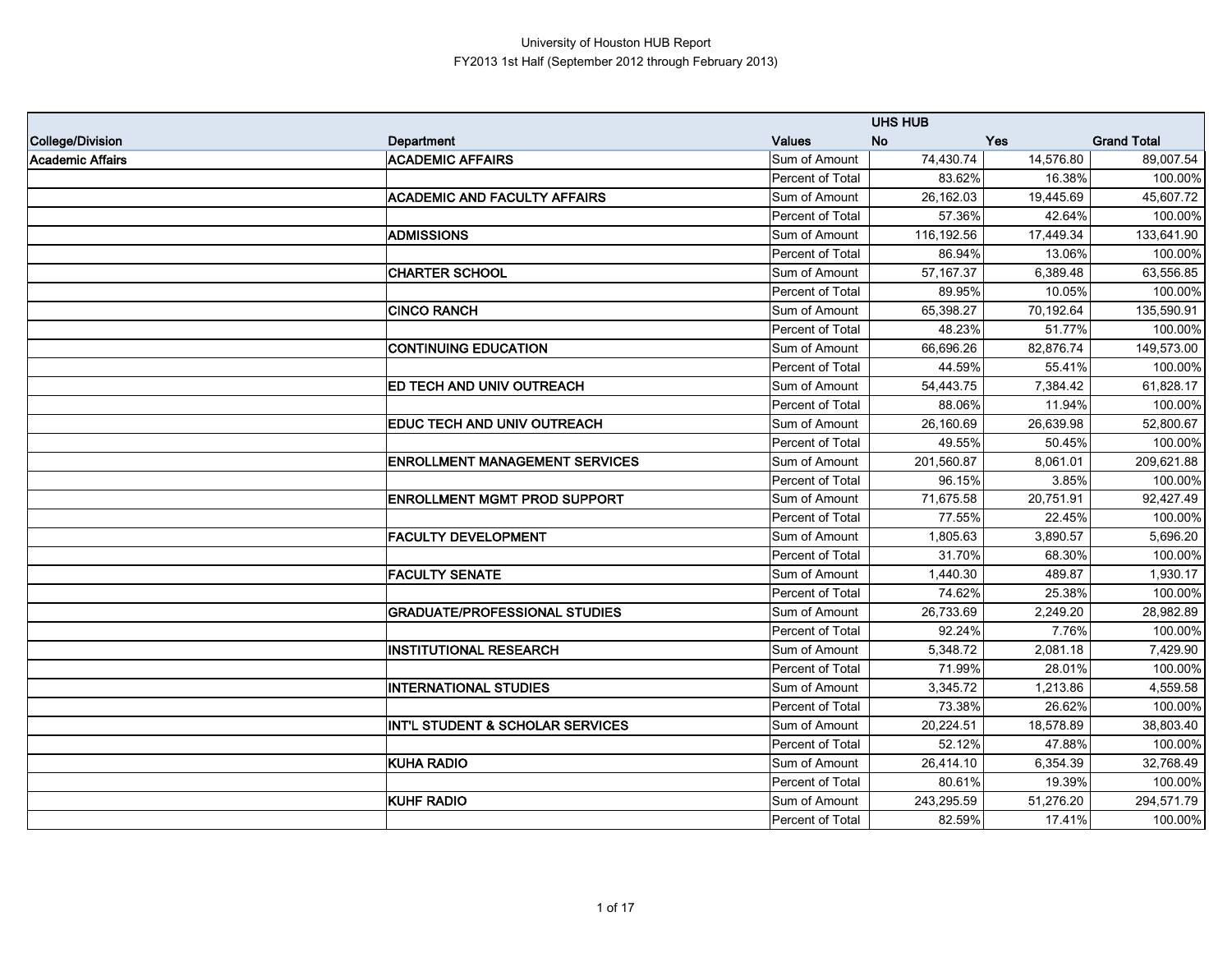|                                   |                                           |                  | <b>UHS HUB</b> |            |                    |
|-----------------------------------|-------------------------------------------|------------------|----------------|------------|--------------------|
| College/Division                  | Department                                | <b>Values</b>    | <b>No</b>      | <b>Yes</b> | <b>Grand Total</b> |
|                                   | <b>LEARNING &amp; ASSESSMENT SERVICES</b> | Sum of Amount    | 62,631.66      | 4,828.84   | 67,460.50          |
|                                   |                                           | Percent of Total | 92.84%         | 7.16%      | 100.00%            |
|                                   | <b>LEARNING AND ASSESSMENT SVCS</b>       | Sum of Amount    | 137.13         | 1,196.60   | 1,333.73           |
|                                   |                                           | Percent of Total | 10.28%         | 89.72%     | 100.00%            |
|                                   | <b>LEARNING SUPPORT SERVICES</b>          | Sum of Amount    | 3,583.35       | 4,262.59   | 7,845.94           |
|                                   |                                           | Percent of Total | 45.67%         | 54.33%     | 100.00%            |
|                                   | <b>ONLINE FUNCTIONAL SUPPORT</b>          | Sum of Amount    | 885.03         | 18.58      | 903.61             |
|                                   |                                           | Percent of Total | 97.94%         | 2.06%      | 100.00%            |
|                                   | <b>REGISTRATION AND ACADEMIC RECO</b>     | Sum of Amount    | 50,417.83      | 5,590.57   | 56,008.40          |
|                                   |                                           | Percent of Total | 90.02%         | 9.98%      | 100.00%            |
|                                   | <b>SCHOLARSHIPS AND FINANCIAL AID</b>     | Sum of Amount    | 103,659.58     | 11,657.86  | 115,317.44         |
|                                   |                                           | Percent of Total | 89.89%         | 10.11%     | 100.00%            |
|                                   | TV PUBLIC BROADCASTING                    | Sum of Amount    | 342,494.07     | 40,467.75  | 382,961.82         |
|                                   |                                           | Percent of Total | 89.43%         | 10.57%     | 100.00%            |
|                                   | UH OFF-CAMPUS SUPPORT                     | Sum of Amount    | 33,461.66      | 6,335.15   | 39,796.81          |
|                                   |                                           | Percent of Total | 84.08%         | 15.92%     | 100.00%            |
|                                   | <b>UH SUGAR LAND</b>                      | Sum of Amount    | 277,518.95     | 200,382.94 | 477,901.89         |
|                                   |                                           | Percent of Total | 58.07%         | 41.93%     | 100.00%            |
|                                   | UH WELCOME CENTER                         | Sum of Amount    | 2,414.34       | 13,869.64  | 16,283.98          |
|                                   |                                           | Percent of Total | 14.83%         | 85.17%     | 100.00%            |
|                                   | <b>UNDERGRADUATE SCHOLARS</b>             | Sum of Amount    | 17,698.13      | 12,241.13  | 29,939.26          |
|                                   |                                           | Percent of Total | 59.11%         | 40.89%     | 100.00%            |
|                                   | <b>UNDERGRADUATE STUDIES</b>              | Sum of Amount    | 2,068.76       | 3,018.63   | 5,087.39           |
|                                   |                                           | Percent of Total | 40.66%         | 59.34%     | 100.00%            |
|                                   | <b>VETERAN SERVICES</b>                   | Sum of Amount    | 5,256.51       |            | 5,256.51           |
|                                   |                                           | Percent of Total | 100.00%        | 0.00%      | 100.00%            |
|                                   | <b>WRITING CENTER</b>                     | Sum of Amount    | 5,818.89       | 67,216.13  | 73,035.02          |
|                                   |                                           | Percent of Total | 7.97%          | 92.03%     | 100.00%            |
| Academic Affairs Sum of Amount    |                                           |                  | 1,996,542.27   | 730,988.58 | 2,727,530.85       |
| Academic Affairs Percent of Total |                                           |                  | 73.20%         | 26.80%     | 100.00%            |
| Administration and Finance        | <b>ADMINISTRATION &amp; FINANCE</b>       | Sum of Amount    | 13,474.14      | 2,829.19   | 16,303.33          |
|                                   |                                           | Percent of Total | 82.65%         | 17.35%     | 100.00%            |
|                                   | <b>AUXILIARY SERVICES OPERATIONS</b>      | Sum of Amount    | 232,774.25     | 46,392.89  | 279,167.14         |
|                                   |                                           | Percent of Total | 83.38%         | 16.62%     | 100.00%            |
|                                   | <b>BUDGET</b>                             | Sum of Amount    | 1,835.13       | 4,104.52   | 5,939.65           |
|                                   |                                           | Percent of Total | 30.90%         | $69.10\%$  | 100.00%            |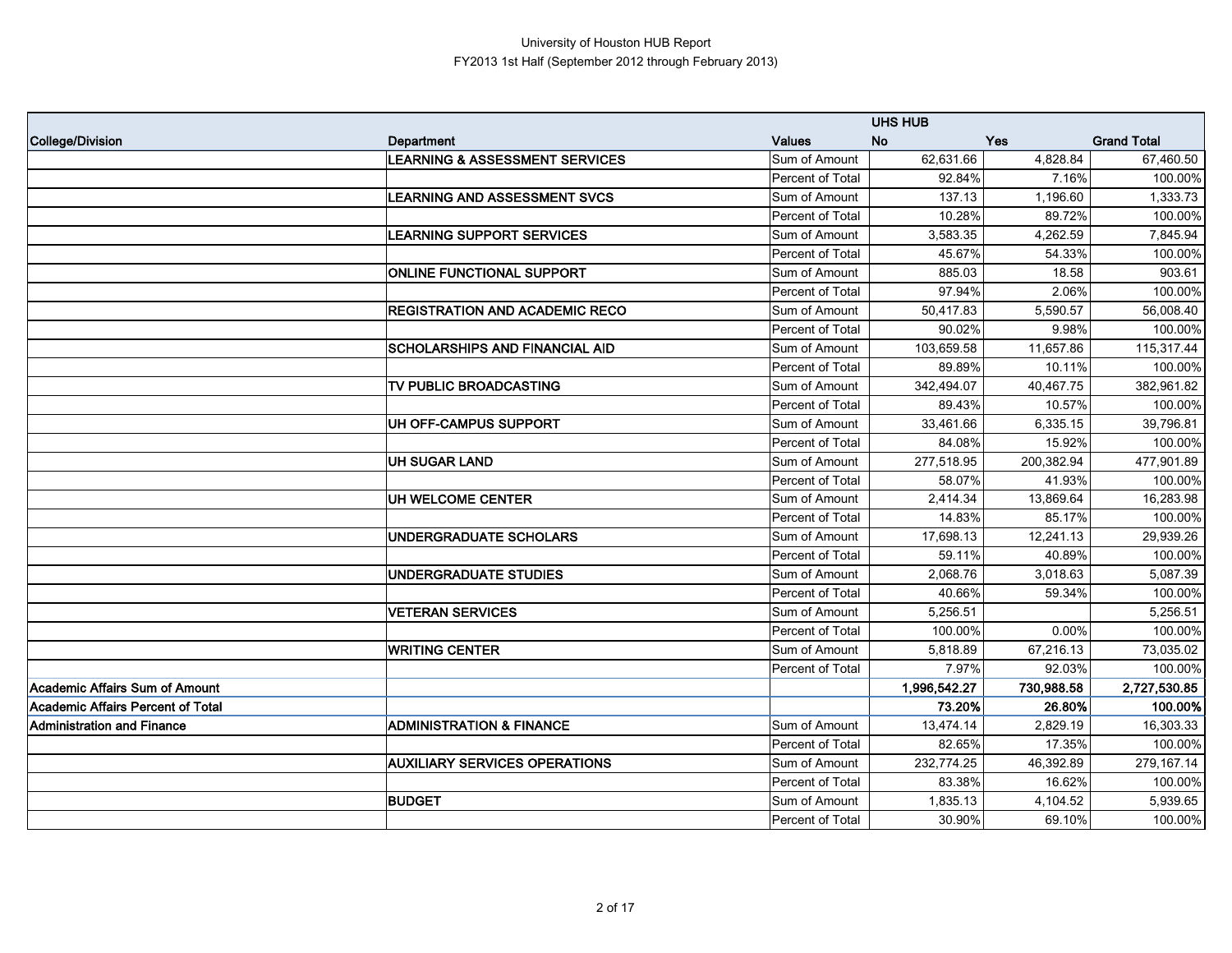|                            |                                                  |                  | <b>UHS HUB</b> |               |                    |
|----------------------------|--------------------------------------------------|------------------|----------------|---------------|--------------------|
| College/Division           | <b>Department</b>                                | <b>Values</b>    | <b>No</b>      | <b>Yes</b>    | <b>Grand Total</b> |
| Administration and Finance | <b>BUSINESS SERVICES</b>                         | Sum of Amount    | 49.25          |               | 49.25              |
|                            |                                                  | Percent of Total | 100.00%        | 0.00%         | 100.00%            |
|                            | <b>BUSINESS SERVICES OPERATIONS</b>              | Sum of Amount    | 2,807.58       | 1,510.96      | 4,318.54           |
|                            |                                                  | Percent of Total | 65.01%         | 34.99%        | 100.00%            |
|                            | <b>CENTRAL FACILITY SERVICES</b>                 | Sum of Amount    | 28,498.53      | 1,017.21      | 29,515.74          |
|                            |                                                  | Percent of Total | 96.55%         | 3.45%         | 100.00%            |
|                            | <b>CULLEN PERFORMANCE HALL</b>                   | Sum of Amount    | 36,502.28      | 2,370.60      | 38,872.88          |
|                            |                                                  | Percent of Total | 93.90%         | 6.10%         | 100.00%            |
|                            | <b>ENTERPRISE SYSTEMS</b>                        | Sum of Amount    | 3,246,900.10   | 1,021,131.40  | 4,268,031.50       |
|                            |                                                  | Percent of Total | 76.07%         | 23.93%        | 100.00%            |
|                            | <b>ENVIRONMENTAL HEALTH RISK MGMT</b>            | Sum of Amount    | 120,916.48     | 1,812.96      | 122,729.44         |
|                            |                                                  | Percent of Total | 98.52%         | 1.48%         | 100.00%            |
|                            | <b>FACILITIES MANAGEMENT</b>                     | Sum of Amount    | 355,397.41     | 410,477.74    | 765,875.15         |
|                            |                                                  | Percent of Total | 46.40%         | 53.60%        | 100.00%            |
|                            | <b>FACILITIES OPERATION &amp; MAINT</b>          | Sum of Amount    | 635,568.32     | 119,161.59    | 754,729.91         |
|                            |                                                  | Percent of Total | 84.21%         | 15.79%        | 100.00%            |
|                            | <b>FACILITIES PLANNING &amp; CONSTRUCTION</b>    | Sum of Amount    | 63,862,752.15  | 19,620,865.45 | 83,483,617.60      |
|                            |                                                  | Percent of Total | 76.50%         | 23.50%        | 100.00%            |
|                            | <b>FINANCE-A&amp;F</b>                           | Sum of Amount    | 47,567.12      | 30,959.27     | 78,526.39          |
|                            |                                                  | Percent of Total | 60.57%         | 39.43%        | 100.00%            |
|                            | <b>FINANCIAL REPORTING</b>                       | Sum of Amount    |                | 1,626.08      | 1,626.08           |
|                            |                                                  | Percent of Total | 0.00%          | 100.00%       | 100.00%            |
|                            | <b>HIGH PERFORMANCE COMPUTING &amp; NETWORKS</b> | Sum of Amount    | 46,432.89      | 2,836.09      | 49,268.98          |
|                            |                                                  | Percent of Total | 94.24%         | 5.76%         | 100.00%            |
|                            | <b>HUMAN RESOURCES</b>                           | Sum of Amount    | 192,069.25     | 147,382.89    | 339,452.14         |
|                            |                                                  | Percent of Total | 56.58%         | 43.42%        | 100.00%            |
|                            | <b>INST - BUDGET</b>                             | Sum of Amount    | 395.00         |               | 395.00             |
|                            |                                                  | Percent of Total | 100.00%        | 0.00%         | 100.00%            |
|                            | <b>INST - BUSINESS SERVICES</b>                  | Sum of Amount    | 645,985.31     |               | 645,985.31         |
|                            |                                                  | Percent of Total | 100.00%        | 0.00%         | 100.00%            |
|                            | <b>INST - FINANCE</b>                            | Sum of Amount    | 185.26         | 16,878.24     | 17,063.50          |
|                            |                                                  | Percent of Total | 1.09%          | 98.91%        | 100.00%            |
|                            | <b>INST - LOANS</b>                              | Sum of Amount    | 54.10          |               | 54.10              |
|                            |                                                  | Percent of Total | 100.00%        | 0.00%         | 100.00%            |
|                            | <b>INST - PLANT</b>                              | Sum of Amount    | 42,585.25      | 1,432.25      | 44,017.50          |
|                            |                                                  | Percent of Total | 96.75%         | 3.25%         | 100.00%            |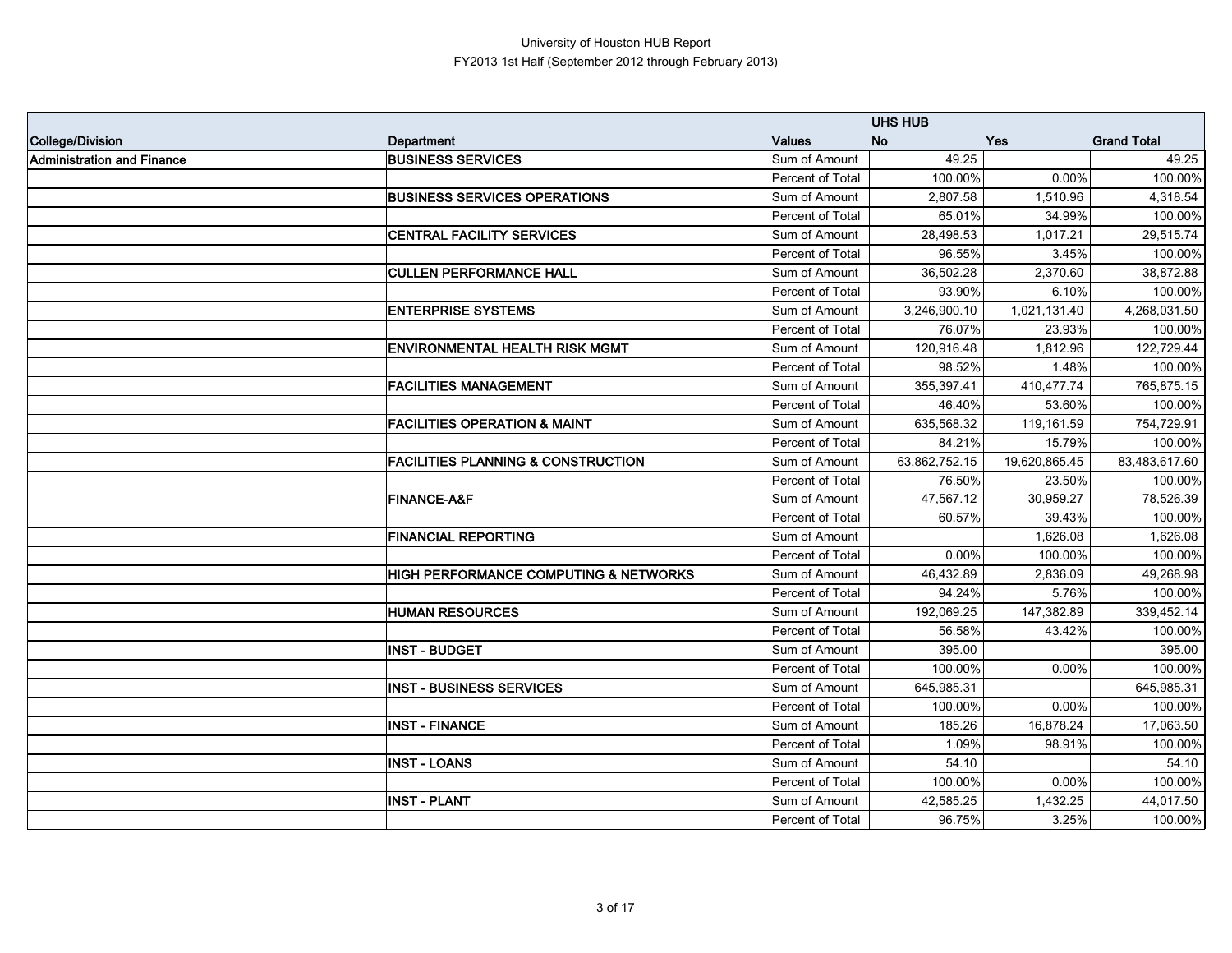|                  |                                          |                  | <b>UHS HUB</b> |              |                    |
|------------------|------------------------------------------|------------------|----------------|--------------|--------------------|
| College/Division | Department                               | <b>Values</b>    | <b>No</b>      | Yes          | <b>Grand Total</b> |
|                  | <b>MINOR AND PLANNED PROJECTS</b>        | Sum of Amount    | 4,339,714.47   | 2,888,275.45 | 7,227,989.92       |
|                  |                                          | Percent of Total | 60.04%         | 39.96%       | 100.00%            |
|                  | <b>NORTH ZONE CUSTODIAL</b>              | Sum of Amount    | 16,432.96      | 28,813.59    | 45,246.55          |
|                  |                                          | Percent of Total | 36.32%         | 63.68%       | 100.00%            |
|                  | <b>ONE CARD PROGRAM</b>                  | Sum of Amount    | 160,744.29     | 3,105.35     | 163,849.64         |
|                  |                                          | Percent of Total | 98.10%         | 1.90%        | 100.00%            |
|                  | PARKING & TRANSPORTATION OPERATIONS      | Sum of Amount    | 1,052,374.70   | 194,015.04   | 1,246,389.74       |
|                  |                                          | Percent of Total | 84.43%         | 15.57%       | 100.00%            |
|                  | PHY PLANT-AUTOMOTIVE                     | Sum of Amount    | 149,636.62     | 21,086.14    | 170,722.76         |
|                  |                                          | Percent of Total | 87.65%         | 12.35%       | 100.00%            |
|                  | PHY PLANT-GROUNDS MAINT                  | Sum of Amount    | 58,404.30      | 15,321.00    | 73,725.30          |
|                  |                                          | Percent of Total | 79.22%         | 20.78%       | 100.00%            |
|                  | PHY PLANT-SOLID WASTE                    | Sum of Amount    | 71,005.54      | 9,629.00     | 80,634.54          |
|                  |                                          | Percent of Total | 88.06%         | 11.94%       | 100.00%            |
|                  | <b>PHYSICAL PLANT</b>                    | Sum of Amount    | 911,403.22     | 637,044.87   | 1,548,448.09       |
|                  |                                          | Percent of Total | 58.86%         | 41.14%       | 100.00%            |
|                  | POLICE                                   | Sum of Amount    | 364,532.31     | 68,777.36    | 433,309.67         |
|                  |                                          | Percent of Total | 84.13%         | 15.87%       | 100.00%            |
|                  | <b>POSTAL SERVICES OPERATIONS</b>        | Sum of Amount    | 34,239.36      | 3,940.41     | 38,179.77          |
|                  |                                          | Percent of Total | 89.68%         | 10.32%       | 100.00%            |
|                  | <b>PRINTING OPERATIONS</b>               | Sum of Amount    | 81,042.31      | 3,451.71     | 84,494.02          |
|                  |                                          | Percent of Total | 95.91%         | 4.09%        | 100.00%            |
|                  | <b>PURCHASED UTILITIES</b>               | Sum of Amount    | 6,717.09       |              | 6,717.09           |
|                  |                                          | Percent of Total | 100.00%        | 0.00%        | 100.00%            |
|                  | <b>REAL ESTATE SERVICES</b>              | Sum of Amount    |                | 16.96        | 16.96              |
|                  |                                          | Percent of Total | 0.00%          | 100.00%      | 100.00%            |
|                  | <b>RISK MANAGEMENT</b>                   | Sum of Amount    | 442.02         | 67.82        | 509.84             |
|                  |                                          | Percent of Total | 86.70%         | 13.30%       | 100.00%            |
|                  | <b>SKILLED TRADES</b>                    | Sum of Amount    | 76,405.62      | 184,683.50   | 261,089.12         |
|                  |                                          | Percent of Total | 29.26%         | 70.74%       | 100.00%            |
|                  | <b>STUDENT FINANCIAL SERVICES</b>        | Sum of Amount    | 97,509.78      | 8,408.29     | 105,918.07         |
|                  |                                          | Percent of Total | 92.06%         | 7.94%        | 100.00%            |
|                  | <b>TECHNOLOGY SERVICES &amp; SUPPORT</b> | Sum of Amount    | 905,395.42     | 2,011,359.11 | 2,916,754.53       |
|                  |                                          | Percent of Total | $31.04\%$      | 68.96%       | 100.00%            |
|                  | <b>UIT SECURITY</b>                      | Sum of Amount    | 283,721.77     | 982.64       | 284,704.41         |
|                  |                                          | Percent of Total | 99.65%         | 0.35%        | 100.00%            |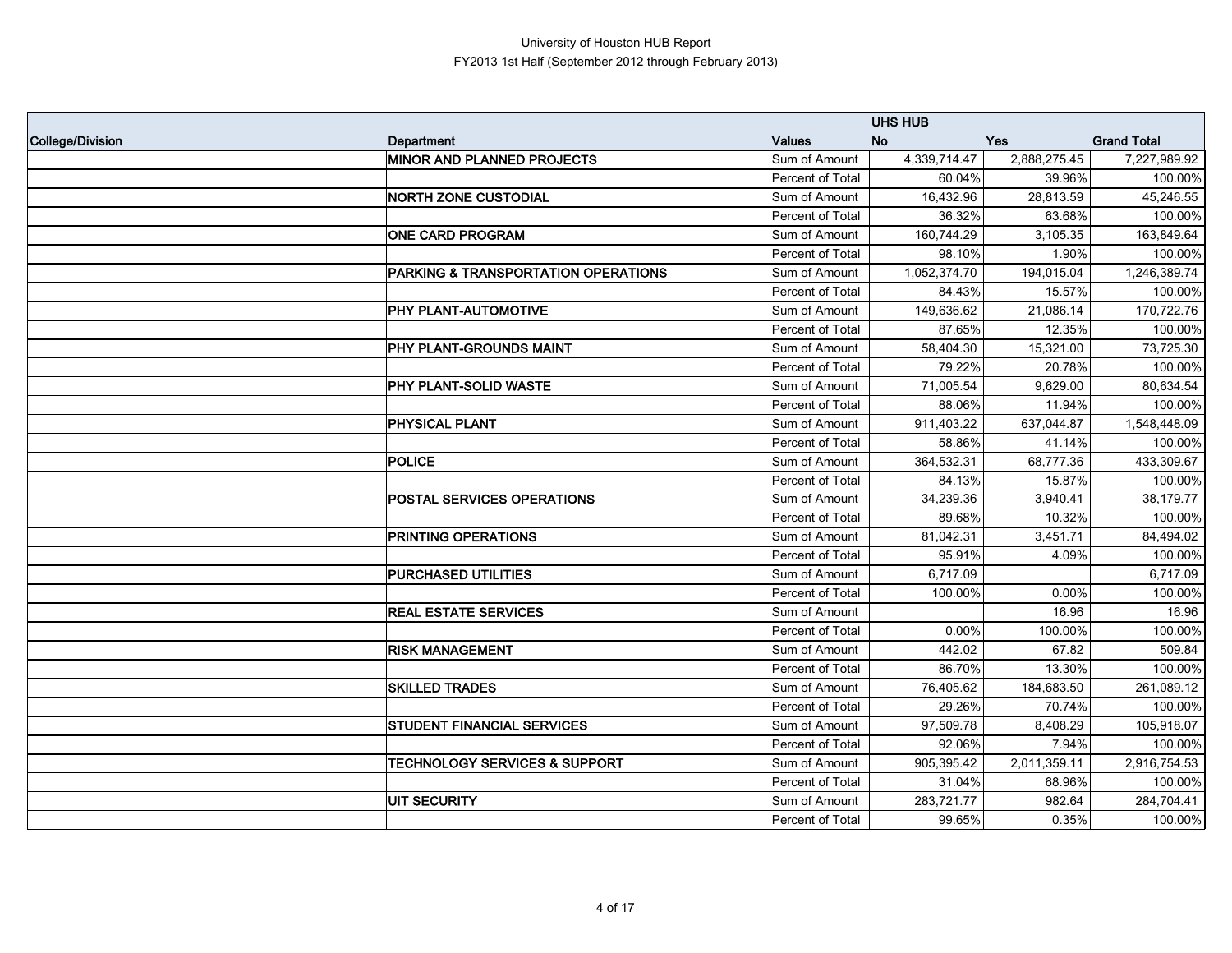|                                             |                                       |                  | <b>UHS HUB</b> |               |                    |
|---------------------------------------------|---------------------------------------|------------------|----------------|---------------|--------------------|
| College/Division                            | <b>Department</b>                     | <b>Values</b>    | <b>No</b>      | Yes           | <b>Grand Total</b> |
| Administration and Finance                  | UNIV PROPERTY SERVICES OPERATIONS     | Sum of Amount    | 1,137,594.90   | 188,566.73    | 1,326,161.63       |
|                                             |                                       | Percent of Total | 85.78%         | 14.22%        | 100.00%            |
|                                             | UNIVERSITY INFORMATION TECHNOLOGY     | Sum of Amount    | 34,722.55      | 4,564.53      | 39,287.08          |
|                                             |                                       | Percent of Total | 88.38%         | 11.62%        | 100.00%            |
| Administration and Finance Sum of Amount    |                                       |                  | 79,294,789.03  | 27,704,898.83 | 106,999,687.86     |
| Administration and Finance Percent of Total |                                       |                  | 74.11%         | 25.89%        | 100.00%            |
| Architecture                                | <b>ARCHITECTURE</b>                   | Sum of Amount    | 342.49         |               | 342.49             |
|                                             |                                       | Percent of Total | 100.00%        | 0.00%         | 100.00%            |
|                                             | <b>DEAN, ARCHITECTURE</b>             | Sum of Amount    | 237,860.92     | 27,559.41     | 265,420.33         |
|                                             |                                       | Percent of Total | 89.62%         | 10.38%        | 100.00%            |
| Architecture Sum of Amount                  |                                       |                  | 238,203.41     | 27,559.41     | 265,762.82         |
| <b>Architecture Percent of Total</b>        |                                       |                  | 89.63%         | 10.37%        | 100.00%            |
| <b>Business Administration</b>              | <b>ACCOUNTANCY AND TAXATION</b>       | Sum of Amount    | 6,348.54       | 4,295.75      | 10,644.29          |
|                                             |                                       | Percent of Total | 59.64%         | 40.36%        | 100.00%            |
|                                             | <b>ACCOUNTING CERTIFICATE PROGRAM</b> | Sum of Amount    | 5,558.21       | 2,011.16      | 7,569.37           |
|                                             |                                       | Percent of Total | 73.43%         | 26.57%        | 100.00%            |
|                                             | <b>BAUER CAREER SERVICES CTR</b>      | Sum of Amount    | 44,040.20      | 9,879.70      | 53,919.90          |
|                                             |                                       | Percent of Total | 81.68%         | 18.32%        | 100.00%            |
|                                             | <b>BAUER COMMUNICATIONS</b>           | Sum of Amount    | 38,491.62      | 18,923.14     | 57,414.76          |
|                                             |                                       | Percent of Total | 67.04%         | 32.96%        | 100.00%            |
|                                             | <b>BAUER DIVISION OF TECHNOLOGY</b>   | Sum of Amount    | 36,486.67      | 20,488.01     | 56,974.68          |
|                                             |                                       | Percent of Total | 64.04%         | 35.96%        | 100.00%            |
|                                             | <b>BAUER EXTERNAL RELATIONS DEPT</b>  | Sum of Amount    |                | 22.20         | 22.20              |
|                                             |                                       | Percent of Total | 0.00%          | 100.00%       | 100.00%            |
|                                             | <b>BAUER MARKETING INITIATIVES</b>    | Sum of Amount    | 8,464.62       | 1,069.99      | 9,534.61           |
|                                             |                                       | Percent of Total | 88.78%         | 11.22%        | 100.00%            |
|                                             | <b>CTR FOR EXECUTIVE DEVELOPMENT</b>  | Sum of Amount    | 3,410.08       | 5,687.85      | 9,097.93           |
|                                             |                                       | Percent of Total | 37.48%         | 62.52%        | 100.00%            |
|                                             | <b>DEAN'S OFFICE, BAUER COLLEGE</b>   | Sum of Amount    | 534,492.18     | 56,070.03     | 590,562.21         |
|                                             |                                       | Percent of Total | 90.51%         | 9.49%         | 100.00%            |
|                                             | <b>DECISION AND INFORMATION SCIEN</b> | Sum of Amount    | 24,416.84      | 5,399.15      | 29,815.99          |
|                                             |                                       | Percent of Total | 81.89%         | 18.11%        | 100.00%            |
|                                             | <b>EXECUTIVE DEGREE PROGRAMS</b>      | Sum of Amount    | 179,009.07     | 79,906.83     | 258,915.90         |
|                                             |                                       | Percent of Total | 69.14%         | 30.86%        | 100.00%            |
|                                             | <b>FINANCE-BAUER COLLEGE</b>          | Sum of Amount    | 14,325.15      | 10,478.98     | 24,804.13          |
|                                             |                                       | Percent of Total | 57.75%         | 42.25%        | 100.00%            |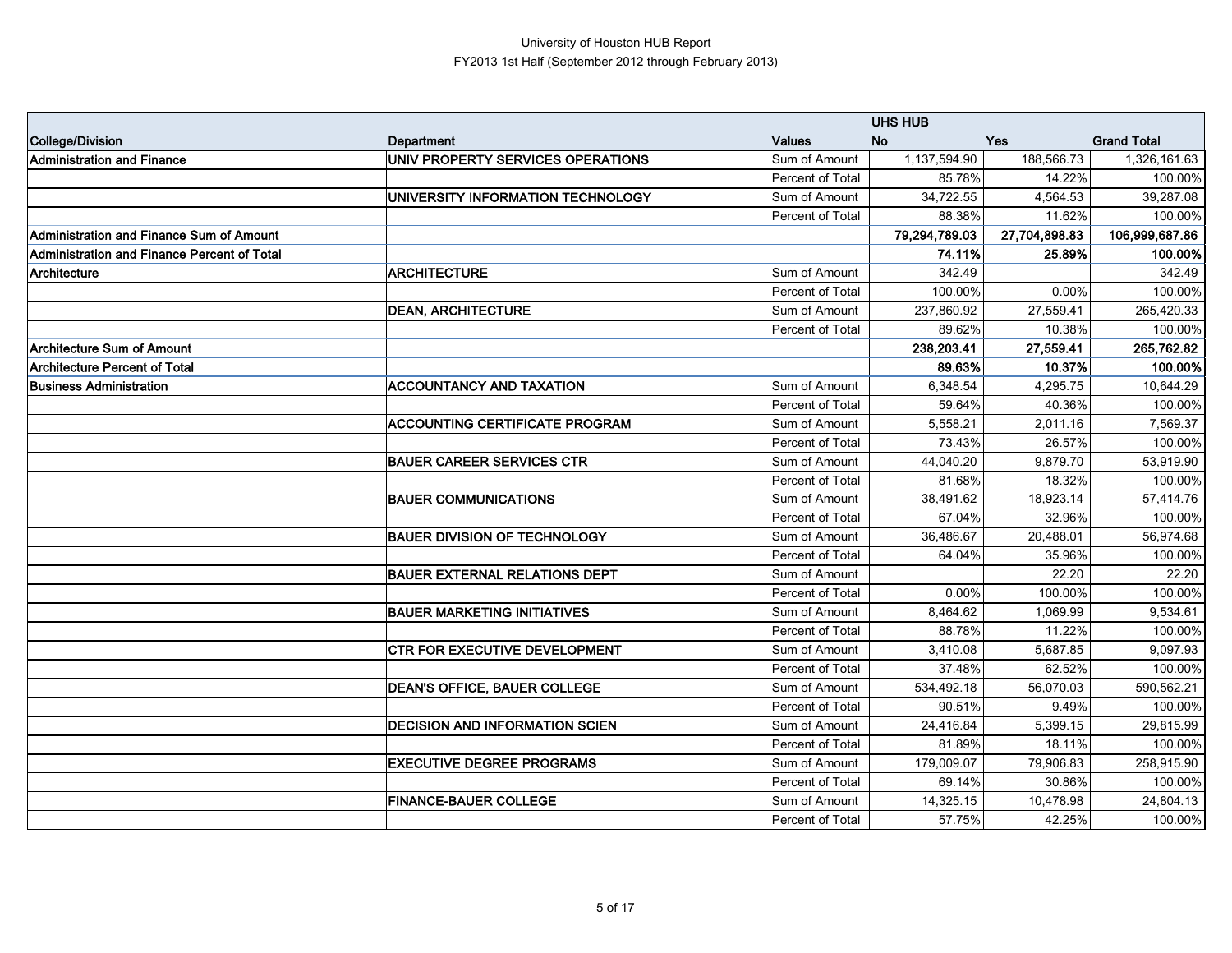|                                                 |                                              |                         | <b>UHS HUB</b> |            |                    |
|-------------------------------------------------|----------------------------------------------|-------------------------|----------------|------------|--------------------|
| College/Division                                | Department                                   | <b>Values</b>           | <b>No</b>      | Yes        | <b>Grand Total</b> |
|                                                 | <b>GLOBAL ENERGY MGMT INST</b>               | Sum of Amount           | 1,275.26       |            | 1,275.26           |
|                                                 |                                              | <b>Percent of Total</b> | 100.00%        | 0.00%      | 100.00%            |
|                                                 | <b>MANAGEMENT-BAUER COLLEGE</b>              | Sum of Amount           | 20,248.27      | 4,745.02   | 24,993.29          |
|                                                 |                                              | Percent of Total        | 81.01%         | 18.99%     | 100.00%            |
|                                                 | <b>MARKETING-BAUER COLLEGE</b>               | Sum of Amount           | 9,004.64       | 4,720.07   | 13,724.71          |
|                                                 |                                              | <b>Percent of Total</b> | 65.61%         | 34.39%     | 100.00%            |
|                                                 | <b>MBA STUDENT SERVICES CENTER</b>           | Sum of Amount           | 31,400.71      | 17,202.28  | 48,602.99          |
|                                                 |                                              | <b>Percent of Total</b> | 64.61%         | 35.39%     | 100.00%            |
|                                                 | <b>SALES EXCELLENCE INSTITUTE</b>            | Sum of Amount           | 38,469.46      | 18,050.00  | 56,519.46          |
|                                                 |                                              | Percent of Total        | 68.06%         | 31.94%     | 100.00%            |
|                                                 | <b>SMALL BUSINESS DEV CENTER</b>             | Sum of Amount           | 490,520.83     | 270,285.00 | 760,805.83         |
|                                                 |                                              | <b>Percent of Total</b> | 64.47%         | 35.53%     | 100.00%            |
|                                                 | <b>UNDERGRAD BUSINESS PROG</b>               | Sum of Amount           | 46,566.92      | 5,567.63   | 52,134.55          |
|                                                 |                                              | Percent of Total        | 89.32%         | 10.68%     | 100.00%            |
|                                                 | <b>WOLFF CTR FOR ENTREPRENEURSHIP</b>        | Sum of Amount           | 2,965.12       | 2,422.61   | 5,387.73           |
|                                                 |                                              | Percent of Total        | 55.03%         | 44.97%     | 100.00%            |
| <b>Business Administration Sum of Amount</b>    |                                              |                         | 1,535,494.39   | 537,225.40 | 2,072,719.79       |
| <b>Business Administration Percent of Total</b> |                                              |                         | 74.08%         | 25.92%     | 100.00%            |
| <b>Chancellor/President</b>                     | <b>BASEBALL</b>                              | Sum of Amount           | 49,302.33      | 8,129.43   | 57,431.76          |
|                                                 |                                              | <b>Percent of Total</b> | 85.85%         | 14.15%     | 100.00%            |
|                                                 | <b>CENTER FOR STUDENTS W/DISABILITIES</b>    | Sum of Amount           | 283,032.37     | 11,411.61  | 294,443.98         |
|                                                 |                                              | Percent of Total        | 96.12%         | 3.88%      | 100.00%            |
|                                                 | <b>COMMUNITY RELATIONS &amp; INST ACCESS</b> | Sum of Amount           | 1,931.11       | 1,447.69   | 3,378.80           |
|                                                 |                                              | <b>Percent of Total</b> | 57.15%         | 42.85%     | 100.00%            |
|                                                 | <b>FOOTBALL</b>                              | Sum of Amount           | 749,685.49     | 375,014.41 | 1,124,699.90       |
|                                                 |                                              | Percent of Total        | 66.66%         | 33.34%     | 100.00%            |
|                                                 | <b>INST - INTERCOLLEGIATE ATHLETICS</b>      | Sum of Amount           | 32,750.00      |            | 32,750.00          |
|                                                 |                                              | Percent of Total        | 100.00%        | $0.00\%$   | 100.00%            |
|                                                 | <b>INTERCOLLEGIATE ATHLETICS</b>             | Sum of Amount           | 1,270,614.74   | 62,863.03  | 1,333,477.77       |
|                                                 |                                              | Percent of Total        | 95.29%         | 4.71%      | 100.00%            |
|                                                 | <b>LGBT RESOURCE CENTER</b>                  | Sum of Amount           | 698.42         | 388.23     | 1,086.65           |
|                                                 |                                              | Percent of Total        | 64.27%         | 35.73%     | 100.00%            |
|                                                 | <b>MEN &amp; WOMEN'S CROSS COUNTRY</b>       | Sum of Amount           | 3,099.29       |            | 3,099.29           |
|                                                 |                                              | Percent of Total        | 100.00%        | 0.00%      | 100.00%            |
|                                                 | <b>MEN'S BASKETBALL</b>                      | Sum of Amount           | 189,197.72     | 31,617.61  | 220,815.33         |
|                                                 |                                              | Percent of Total        | 85.68%         | 14.32%     | 100.00%            |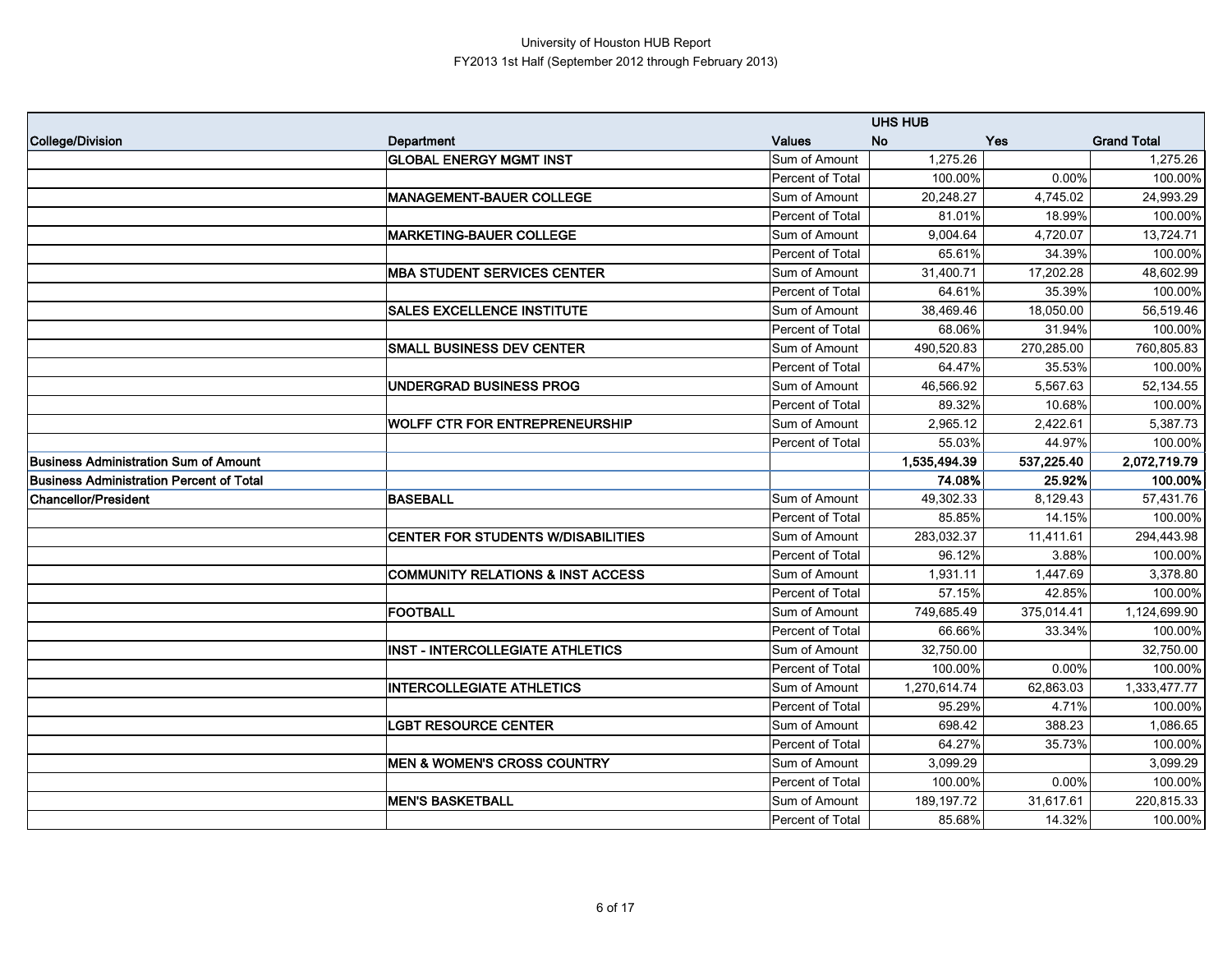|                                              |                                           |                         | <b>UHS HUB</b> |            |                    |
|----------------------------------------------|-------------------------------------------|-------------------------|----------------|------------|--------------------|
| College/Division                             | <b>Department</b>                         | <b>Values</b>           | <b>No</b>      | Yes        | <b>Grand Total</b> |
|                                              | <b>MEN'S GOLF</b>                         | Sum of Amount           | 21,743.29      | 381.43     | 22,124.72          |
|                                              |                                           | Percent of Total        | 98.28%         | 1.72%      | 100.00%            |
|                                              | <b>MEN'S TRACK AND FIELD</b>              | Sum of Amount           | 55,750.00      | 143.22     | 55,893.22          |
|                                              |                                           | Percent of Total        | 99.74%         | 0.26%      | 100.00%            |
|                                              | OFFICE EQUAL OPPORTUNITY SRVS             | Sum of Amount           | 4,814.35       | 1,114.40   | 5,928.75           |
|                                              |                                           | Percent of Total        | 81.20%         | 18.80%     | 100.00%            |
|                                              | <b>OFFICE OF SPECIAL EVENTS</b>           | Sum of Amount           | 112,600.12     | 32,198.17  | 144,798.29         |
|                                              |                                           | Percent of Total        | 77.76%         | 22.24%     | 100.00%            |
|                                              | <b>PRESIDENT</b>                          | Sum of Amount           | 56,216.47      | 3,550.56   | 59,767.03          |
|                                              |                                           | Percent of Total        | 94.06%         | 5.94%      | 100.00%            |
|                                              | <b>STAFF COUNCIL</b>                      | Sum of Amount           | 9,766.25       | 730.00     | 10,496.25          |
|                                              |                                           | Percent of Total        | 93.05%         | 6.95%      | 100.00%            |
|                                              | <b>WOMEN'S BASKETBALL</b>                 | Sum of Amount           | 135,217.77     | 6,307.52   | 141,525.29         |
|                                              |                                           | Percent of Total        | 95.54%         | 4.46%      | 100.00%            |
|                                              | <b>WOMEN'S RESOURCE CENTER</b>            | Sum of Amount           | 4,003.10       | 412.85     | 4,415.95           |
|                                              |                                           | Percent of Total        | 90.65%         | 9.35%      | 100.00%            |
|                                              | <b>WOMEN'S SOCCER</b>                     | Sum of Amount           | 49,797.12      |            | 49,797.12          |
|                                              |                                           | Percent of Total        | 100.00%        | 0.00%      | 100.00%            |
|                                              | <b>WOMEN'S SOFTBALL</b>                   | Sum of Amount           | 30,395.10      | 690.76     | 31,085.86          |
|                                              |                                           | Percent of Total        | 97.78%         | 2.22%      | 100.00%            |
|                                              | <b>WOMEN'S SWIMMING &amp; DIVING</b>      | Sum of Amount           | 29,472.47      | 48.93      | 29,521.40          |
|                                              |                                           | Percent of Total        | 99.83%         | 0.17%      | 100.00%            |
|                                              | <b>WOMEN'S TENNIS</b>                     | Sum of Amount           | 29,457.45      |            | 29,457.45          |
|                                              |                                           | Percent of Total        | 100.00%        | 0.00%      | 100.00%            |
|                                              | <b>WOMEN'S TRACK AND FIELD</b>            | Sum of Amount           | 31,225.51      | 143.22     | 31,368.73          |
|                                              |                                           | <b>Percent of Total</b> | 99.54%         | 0.46%      | 100.00%            |
|                                              | <b>WOMEN'S VOLLEYBALL</b>                 | Sum of Amount           | 52,601.35      | 1,327.30   | 53,928.65          |
|                                              |                                           | Percent of Total        | 97.54%         | 2.46%      | 100.00%            |
| <b>Chancellor/President Sum of Amount</b>    |                                           |                         | 3,203,371.82   | 537,920.37 | 3,741,292.19       |
| <b>Chancellor/President Percent of Total</b> |                                           |                         | 85.62%         | 14.38%     | 100.00%            |
| <b>Education</b>                             | <b>ASIAN AMERICAN STUDIES</b>             | Sum of Amount           | 44,297.49      | 2,714.03   | 47,011.52          |
|                                              |                                           | Percent of Total        | 94.23%         | 5.77%      | 100.00%            |
|                                              | <b>CENTER FOR INFO TECH IN EDUCATION</b>  | Sum of Amount           | 47,900.65      | 63,620.16  | 111,520.81         |
|                                              |                                           | Percent of Total        | 42.95%         | 57.05%     | 100.00%            |
|                                              | <b>CONSISTENCY MGMT &amp; COOP DISCIP</b> | Sum of Amount           | 15,428.72      | 7,132.88   | 22,561.60          |
|                                              |                                           | Percent of Total        | 68.38%         | 31.62%     | 100.00%            |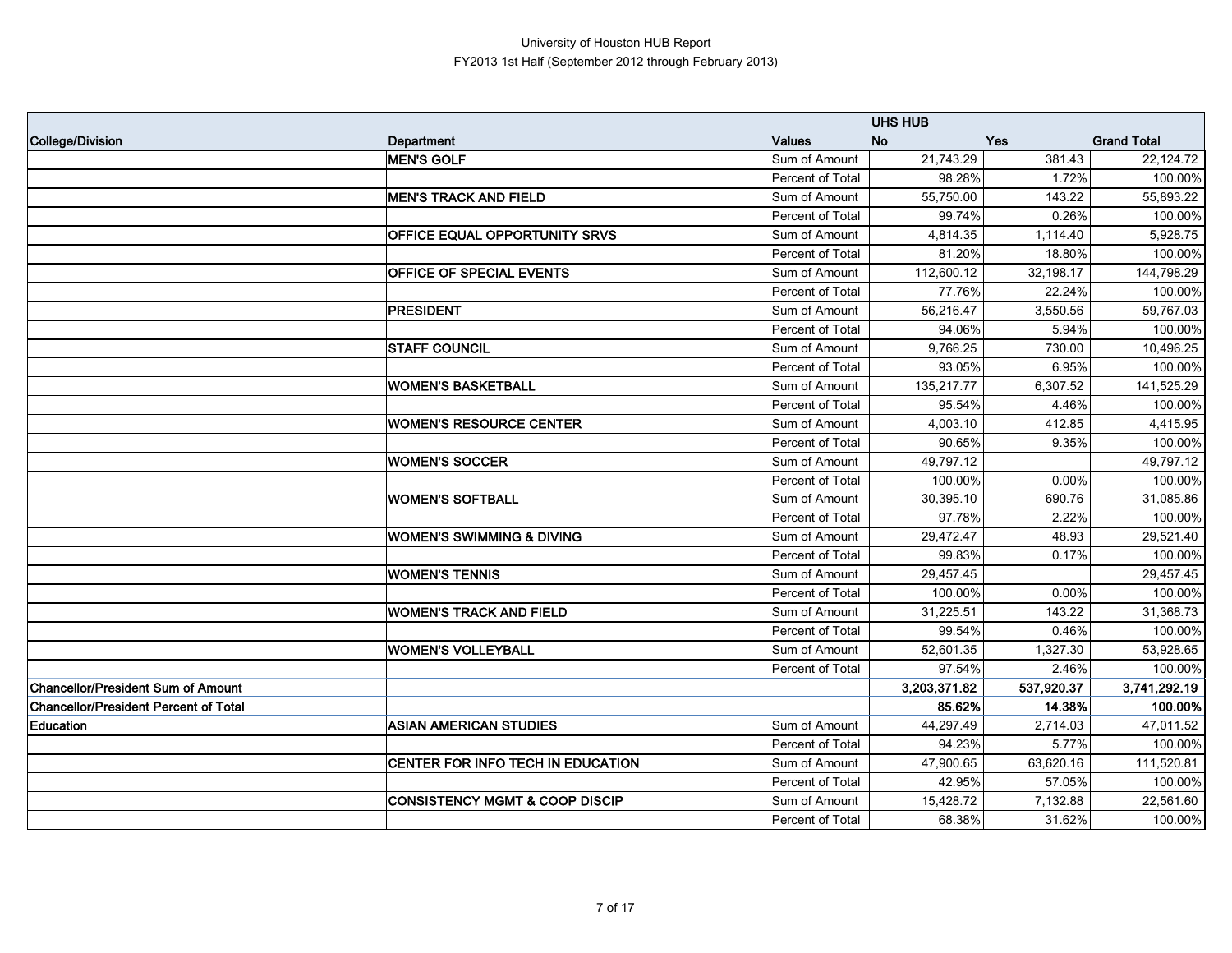|                                   |                                          |                  | <b>UHS HUB</b> |            |                    |
|-----------------------------------|------------------------------------------|------------------|----------------|------------|--------------------|
| College/Division                  | Department                               | <b>Values</b>    | <b>No</b>      | <b>Yes</b> | <b>Grand Total</b> |
| Education                         | <b>CURRICULUM AND INSTRUCTION</b>        | Sum of Amount    | 159,861.41     | 12,701.82  | 172,563.23         |
|                                   |                                          | Percent of Total | 92.64%         | 7.36%      | 100.00%            |
|                                   | <b>DEAN, EDUCATION</b>                   | Sum of Amount    | 68,676.94      | 42,190.90  | 110,867.84         |
|                                   |                                          | Percent of Total | 61.94%         | 38.06%     | 100.00%            |
|                                   | <b>EDUC EFFECTIVENESS &amp; OUTREACH</b> | Sum of Amount    | 10,122.36      | 289.44     | 10,411.80          |
|                                   |                                          | Percent of Total | 97.22%         | 2.78%      | 100.00%            |
|                                   | <b>EDUCATIONAL PSYCHOLOGY</b>            | Sum of Amount    | 14,439.17      | 14,743.02  | 29,182.19          |
|                                   |                                          | Percent of Total | 49.48%         | 50.52%     | 100.00%            |
|                                   | <b>INSTITUTE FOR URBAN EDUCATION</b>     | Sum of Amount    | 1,499.82       | 170.25     | 1,670.07           |
|                                   |                                          | Percent of Total | 89.81%         | 10.19%     | 100.00%            |
| <b>Education Sum of Amount</b>    |                                          |                  | 362,226.56     | 143,562.50 | 505,789.06         |
| <b>Education Percent of Total</b> |                                          |                  | 71.62%         | 28.38%     | 100.00%            |
| Engineering                       | <b>BIOMEDICAL ENGINEERING</b>            | Sum of Amount    | 88,151.84      | 38,702.28  | 126,854.12         |
|                                   |                                          | Percent of Total | 69.49%         | 30.51%     | 100.00%            |
|                                   | <b>CHEMICAL ENGINEERING</b>              | Sum of Amount    | 967,626.74     | 65,797.24  | 1,033,423.98       |
|                                   |                                          | Percent of Total | 93.63%         | 6.37%      | 100.00%            |
|                                   | <b>CIVIL ENGINEERING</b>                 | Sum of Amount    | 769,314.21     | 16,183.49  | 785,497.70         |
|                                   |                                          | Percent of Total | 97.94%         | 2.06%      | 100.00%            |
|                                   | <b>COMPOSITE ENGR APPLICATIONS CT</b>    | Sum of Amount    | 86.47          |            | 86.47              |
|                                   |                                          | Percent of Total | 100.00%        | 0.00%      | 100.00%            |
|                                   | <b>COOPERATIVE ENGINEERING</b>           | Sum of Amount    | 12.07          |            | 12.07              |
|                                   |                                          | Percent of Total | 100.00%        | 0.00%      | 100.00%            |
|                                   | <b>CTR FOR INNOVATIVE GROUTING</b>       | Sum of Amount    | 46,711.70      | 3,314.52   | 50,026.22          |
|                                   |                                          | Percent of Total | 93.37%         | 6.63%      | 100.00%            |
|                                   | <b>DEAN, ENGINEERING</b>                 | Sum of Amount    | 225,941.11     | 58,846.30  | 284,787.41         |
|                                   |                                          | Percent of Total | 79.34%         | 20.66%     | 100.00%            |
|                                   | <b>ELECTRICAL ENGINEERING</b>            | Sum of Amount    | 637,593.39     | 31,597.24  | 669,190.63         |
|                                   |                                          | Percent of Total | 95.28%         | 4.72%      | 100.00%            |
|                                   | <b>ENGINEERING SERVICES</b>              | Sum of Amount    | 10,782.88      | 3,365.87   | 14,148.75          |
|                                   |                                          | Percent of Total | 76.21%         | 23.79%     | 100.00%            |
|                                   | <b>INDUSTRIAL ENGINEERING</b>            | Sum of Amount    | 20,736.22      | 10,101.16  | 30,837.38          |
|                                   |                                          | Percent of Total | 67.24%         | 32.76%     | 100.00%            |
|                                   | <b>INTEGRATED BIO &amp; NANO SYSTEM</b>  | Sum of Amount    | 3,409.62       |            | 3,409.62           |
|                                   |                                          | Percent of Total | 100.00%        | 0.00%      | 100.00%            |
|                                   | <b>MECHANICAL ENGINEERING</b>            | Sum of Amount    | 641,191.43     | 73,092.05  | 714,283.48         |
|                                   |                                          | Percent of Total | 89.77%         | 10.23%     | 100.00%            |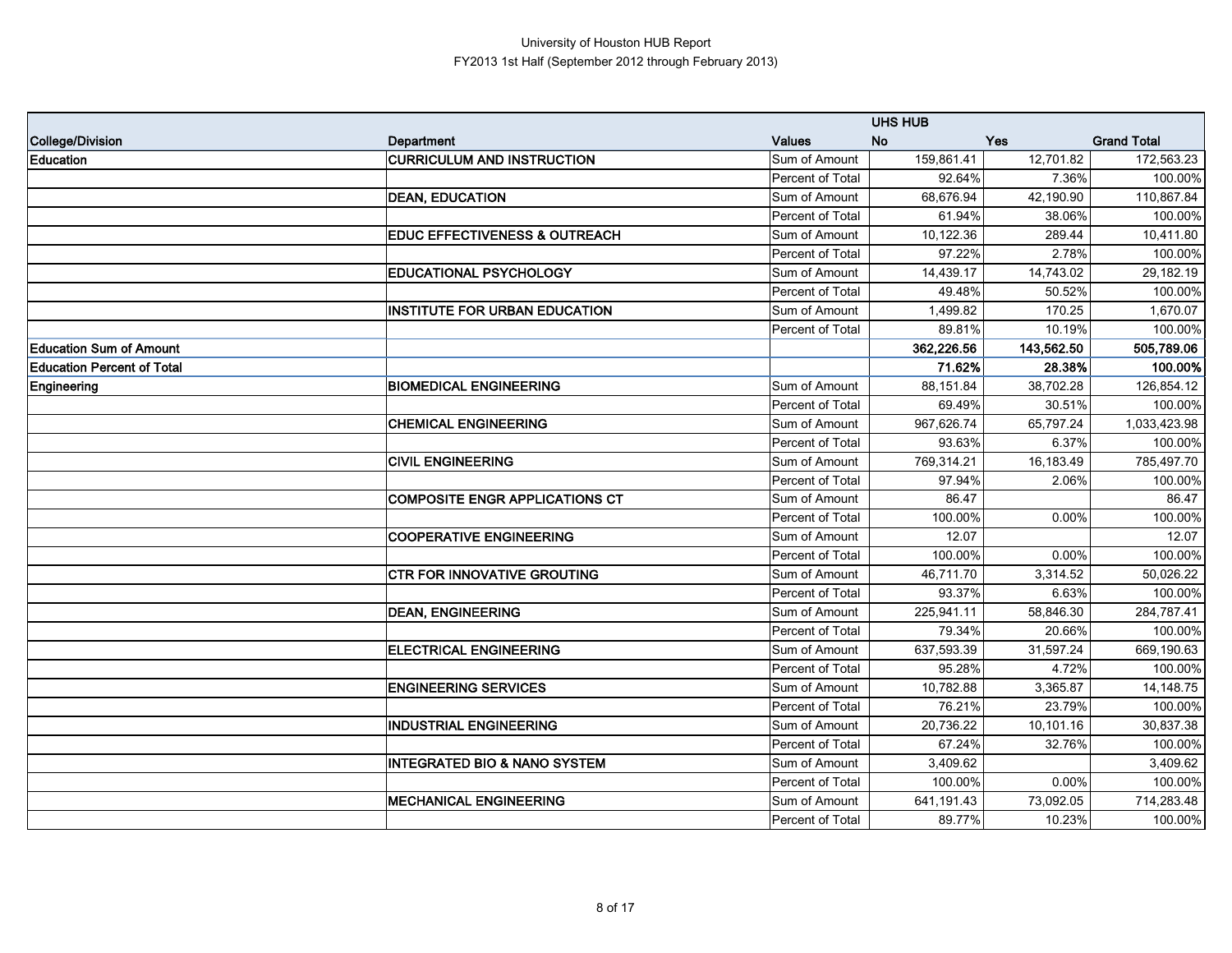|                                        |                                                     |                  | <b>UHS HUB</b> |            |                    |
|----------------------------------------|-----------------------------------------------------|------------------|----------------|------------|--------------------|
| College/Division                       | <b>Department</b>                                   | <b>Values</b>    | <b>No</b>      | Yes        | <b>Grand Total</b> |
| Engineering                            | NATL CTR FOR AIRBORNE LASER MAPPING                 | Sum of Amount    | 182,256.72     |            | 182,256.72         |
|                                        |                                                     | Percent of Total | 100.00%        | 0.00%      | 100.00%            |
|                                        | <b>WIND ENERGY CENTER</b>                           | Sum of Amount    | 133,424.64     |            | 133,424.64         |
|                                        |                                                     | Percent of Total | 100.00%        | 0.00%      | 100.00%            |
| <b>Engineering Sum of Amount</b>       |                                                     |                  | 3,727,239.04   | 301,000.15 | 4,028,239.19       |
| <b>Engineering Percent of Total</b>    |                                                     |                  | 92.53%         | 7.47%      | 100.00%            |
| <b>Graduate College of Social Work</b> | <b>ADMISSIONS-GCSW</b>                              | Sum of Amount    | 4,584.63       | 1,105.71   | 5,690.34           |
|                                        |                                                     | Percent of Total | 80.57%         | 19.43%     | 100.00%            |
|                                        | <b>ALUMNI &amp; CAREER SERVICES</b>                 | Sum of Amount    | 963.30         | 1,131.51   | 2,094.81           |
|                                        |                                                     | Percent of Total | 45.99%         | 54.01%     | 100.00%            |
|                                        | <b>AMERICAN HUMANICS</b>                            | Sum of Amount    | 149.00         | 334.96     | 483.96             |
|                                        |                                                     | Percent of Total | 30.79%         | 69.21%     | 100.00%            |
|                                        | <b>CHILD &amp; FAMILY CENTER</b>                    | Sum of Amount    | 18,186.72      | 928.78     | 19,115.50          |
|                                        |                                                     | Percent of Total | 95.14%         | 4.86%      | 100.00%            |
|                                        | <b>CTR DRUG &amp; SOCIAL POLICY RESRC</b>           | Sum of Amount    | 30,810.23      | 758.72     | 31,568.95          |
|                                        |                                                     | Percent of Total | 97.60%         | 2.40%      | 100.00%            |
|                                        | <b>CTR FOR HEALTH EQUITY &amp; EVAL</b>             | Sum of Amount    | 139,259.33     |            | 139,259.33         |
|                                        |                                                     | Percent of Total | 100.00%        | 0.00%      | 100.00%            |
|                                        | <b>DEAN, SOCIAL WORK</b>                            | Sum of Amount    | 46,709.68      | 10,476.34  | 57,186.02          |
|                                        |                                                     | Percent of Total | 81.68%         | 18.32%     | 100.00%            |
|                                        | <b>DEVELOPMENT-GCSW</b>                             | Sum of Amount    |                | 79.13      | 79.13              |
|                                        |                                                     | Percent of Total | 0.00%          | 100.00%    | 100.00%            |
|                                        | <b>FIELD OFFICE</b>                                 | Sum of Amount    | 1,319.67       | 856.58     | 2,176.25           |
|                                        |                                                     | Percent of Total | 60.64%         | 39.36%     | 100.00%            |
|                                        | <b>GCSW INFORMATION TECHNOLOGY</b>                  | Sum of Amount    | 21,035.52      | 9,290.85   | 30,326.37          |
|                                        |                                                     | Percent of Total | 69.36%         | 30.64%     | 100.00%            |
|                                        | <b>GCSW STUDENT SERVICES</b>                        | Sum of Amount    |                | 117.34     | 117.34             |
|                                        |                                                     | Percent of Total | 0.00%          | 100.00%    | 100.00%            |
|                                        | <b>GULEN INSTITUTE</b>                              | Sum of Amount    | 1,107.00       |            | 1,107.00           |
|                                        |                                                     | Percent of Total | 100.00%        | $0.00\%$   | 100.00%            |
|                                        | <b>OFFICE FOR DRUG &amp; SOCIAL POLICY RESEARCH</b> | Sum of Amount    | 13,000.01      |            | 13,000.01          |
|                                        |                                                     | Percent of Total | 100.00%        | 0.00%      | 100.00%            |
|                                        | <b>OFFICE OF COMMUNITY PROJECTS</b>                 | Sum of Amount    |                | 455.00     | 455.00             |
|                                        |                                                     | Percent of Total | $0.00\%$       | 100.00%    | 100.00%            |
|                                        | <b>PHD PROGRAM</b>                                  | Sum of Amount    | 315.00         | 103.23     | 418.23             |
|                                        |                                                     | Percent of Total | 75.32%         | 24.68%     | 100.00%            |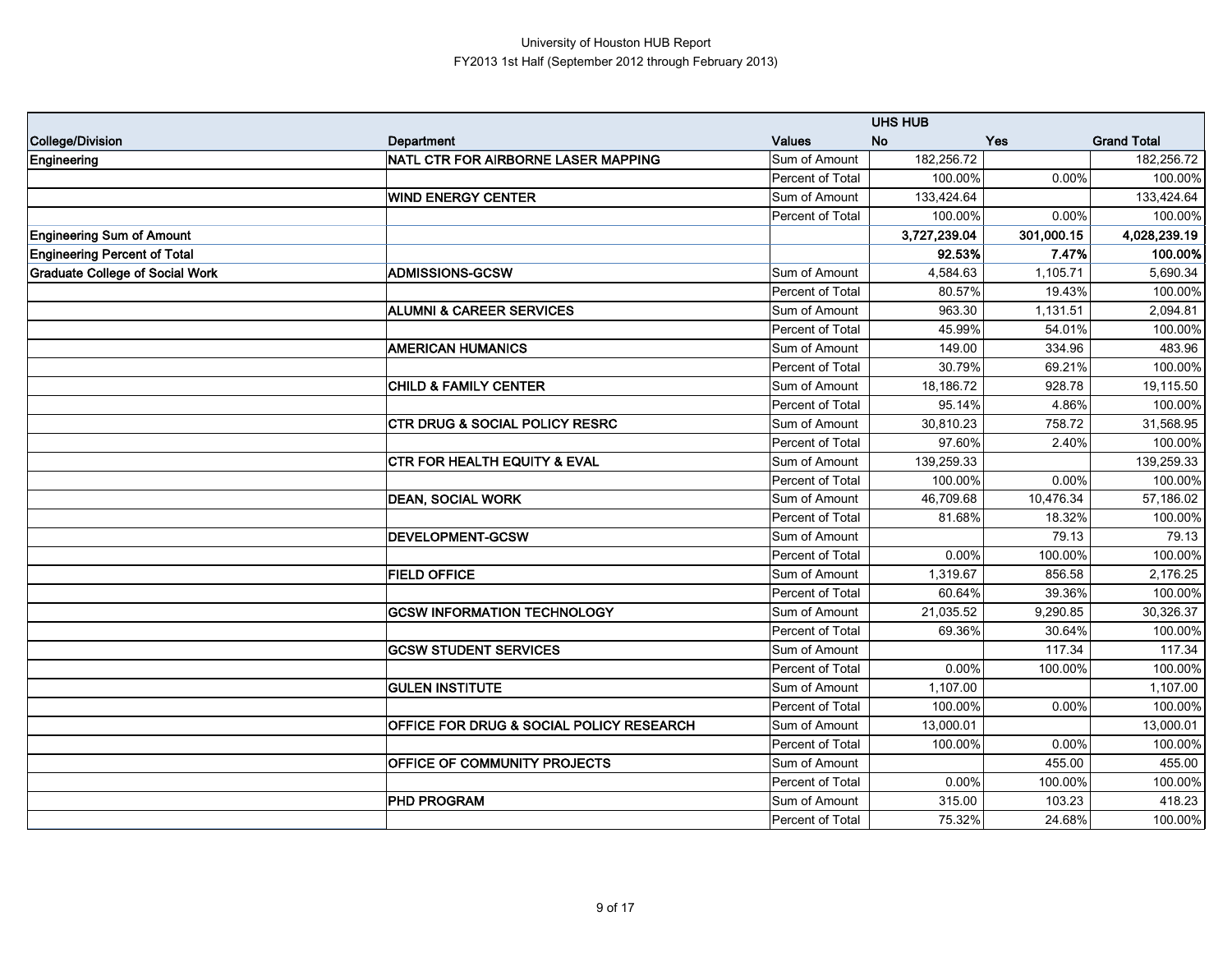|                                                         |                                           |                  | <b>UHS HUB</b> |            |                    |
|---------------------------------------------------------|-------------------------------------------|------------------|----------------|------------|--------------------|
| College/Division                                        | <b>Department</b>                         | <b>Values</b>    | <b>No</b>      | <b>Yes</b> | <b>Grand Total</b> |
| Graduate College of Social Work Sum of Amount           |                                           |                  | 277,440.09     | 25,638.15  | 303,078.24         |
| <b>Graduate College of Social Work Percent of Total</b> |                                           |                  | 91.54%         | 8.46%      | 100.00%            |
| <b>Honors College</b>                                   | <b>DEAN, HONORS COLLEGE</b>               | Sum of Amount    | 98,144.90      | 14,390.85  | 112,535.75         |
|                                                         |                                           | Percent of Total | 87.21%         | 12.79%     | 100.00%            |
|                                                         | <b>HOUSTON TEACHERS INSTITUTE</b>         | Sum of Amount    | 4,981.16       | 285.70     | 5,266.86           |
|                                                         |                                           | Percent of Total | 94.58%         | 5.42%      | 100.00%            |
| Honors College Sum of Amount                            |                                           |                  | 103,126.06     | 14,676.55  | 117,802.61         |
| Honors College Percent of Total                         |                                           |                  | 87.54%         | 12.46%     | 100.00%            |
| <b>Hotel and Restaurant Management</b>                  | <b>DEAN, HOTEL &amp; RESTAURANT MANAG</b> | Sum of Amount    | 79,785.28      | 9,907.56   | 89,692.84          |
|                                                         |                                           | Percent of Total | 88.95%         | 11.05%     | 100.00%            |
|                                                         | <b>HOTEL AND RESTAURANT MANAGEMENT</b>    | Sum of Amount    | 1,183,699.96   | 283,487.63 | 1,467,187.59       |
|                                                         |                                           | Percent of Total | 80.68%         | 19.32%     | 100.00%            |
| Hotel and Restaurant Management Sum of Amount           |                                           |                  | 1,263,485.24   | 293,395.19 | 1,556,880.43       |
| Hotel and Restaurant Management Percent of Total        |                                           |                  | 81.15%         | 18.85%     | 100.00%            |
| Law Center                                              | A A WHITE INSTITUTE                       | Sum of Amount    | 1,891.23       |            | 1,891.23           |
|                                                         |                                           | Percent of Total | 100.00%        | 0.00%      | 100.00%            |
|                                                         | <b>ASSOCIATE DEAN, LAW</b>                | Sum of Amount    |                | 1,265.52   | 1,265.52           |
|                                                         |                                           | Percent of Total | 0.00%          | 100.00%    | 100.00%            |
|                                                         | <b>BLAKELEY INSTITUTE</b>                 | Sum of Amount    | 27,979.82      | 2,173.74   | 30,153.56          |
|                                                         |                                           | Percent of Total | 92.79%         | 7.21%      | 100.00%            |
|                                                         | <b>BUSINESS SERVICES, LAW</b>             | Sum of Amount    | 56,547.32      | 36,208.04  | 92,755.36          |
|                                                         |                                           | Percent of Total | 60.96%         | 39.04%     | 100.00%            |
|                                                         | <b>CAREER SERVICES, LAW</b>               | Sum of Amount    | 24,221.59      | 2,325.65   | 26,547.24          |
|                                                         |                                           | Percent of Total | 91.24%         | 8.76%      | 100.00%            |
|                                                         | <b>CHAIRS AND PROFESSORSHIPS, LAW</b>     | Sum of Amount    | 270.17         |            | 270.17             |
|                                                         |                                           | Percent of Total | 100.00%        | 0.00%      | 100.00%            |
|                                                         | <b>CHILDREN, LAW &amp; POLICY</b>         | Sum of Amount    |                | 84.36      | 84.36              |
|                                                         |                                           | Percent of Total | $0.00\%$       | 100.00%    | 100.00%            |
|                                                         | <b>DEAN, LAW</b>                          | Sum of Amount    | 45,284.68      | 39,261.45  | 84,546.13          |
|                                                         |                                           | Percent of Total | 53.56%         | 46.44%     | 100.00%            |
|                                                         | <b>EXTERNAL AFFAIRS, LAW</b>              | Sum of Amount    | 7,351.36       | 1,826.41   | 9,177.77           |
|                                                         |                                           | Percent of Total | 80.10%         | 19.90%     | 100.00%            |
|                                                         | <b>FACILITIES, LAW</b>                    | Sum of Amount    | 20,050.88      | 20,163.25  | 40,214.13          |
|                                                         |                                           | Percent of Total | 49.86%         | 50.14%     | 100.00%            |
|                                                         | <b>FACULTY SUPPORT LAW</b>                | Sum of Amount    | 14,366.57      | 27,488.16  | 41,854.73          |
|                                                         |                                           | Percent of Total | 34.32%         | 65.68%     | 100.00%            |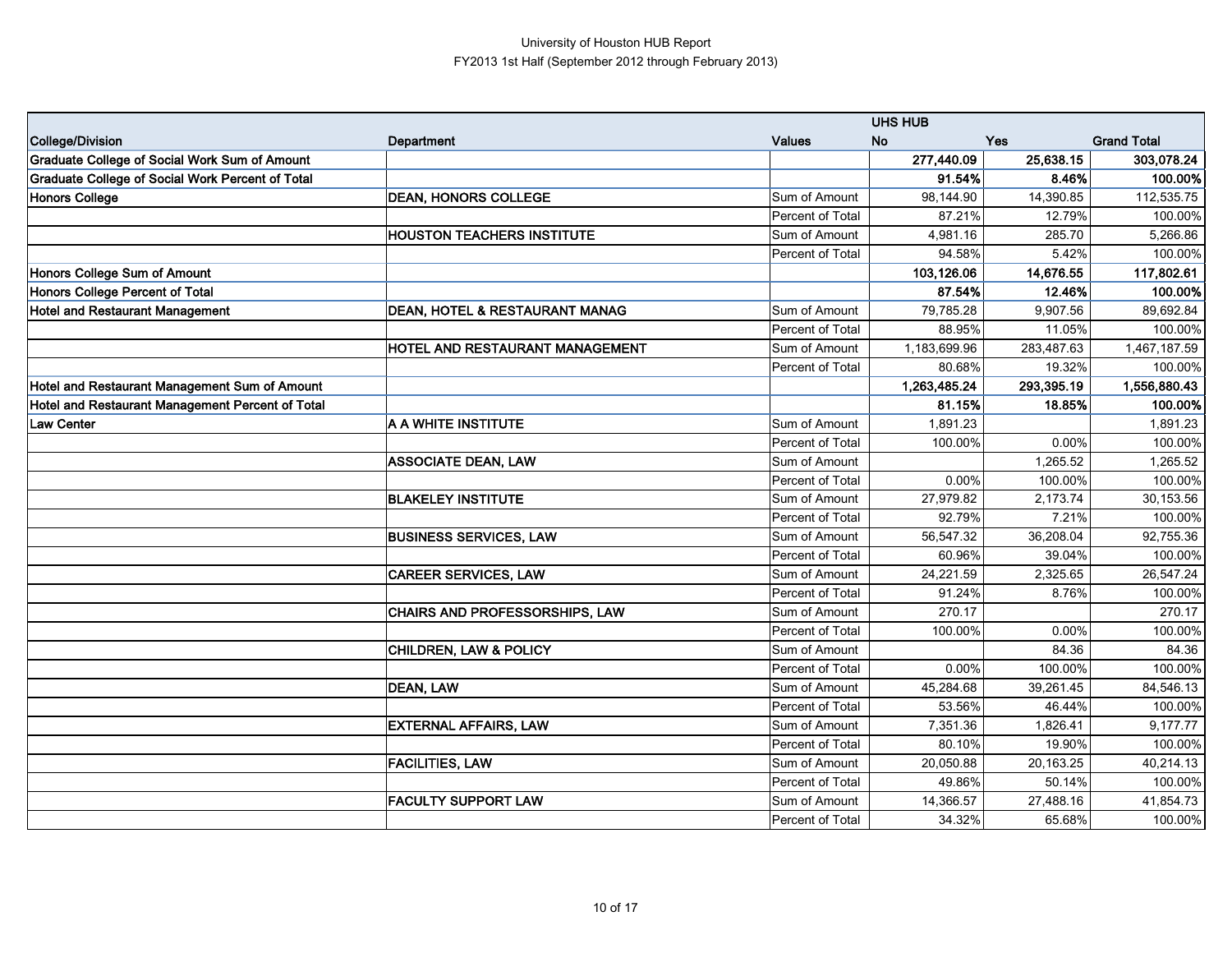|                                         |                                          |                  | <b>UHS HUB</b> |            |                    |
|-----------------------------------------|------------------------------------------|------------------|----------------|------------|--------------------|
| College/Division                        | <b>Department</b>                        | <b>Values</b>    | <b>No</b>      | Yes        | <b>Grand Total</b> |
|                                         | <b>HEALTH LAW &amp; POLICY INSTITUTE</b> | Sum of Amount    | 3,895.84       | 4,355.22   | 8,251.06           |
|                                         |                                          | Percent of Total | 47.22%         | 52.78%     | 100.00%            |
|                                         | INST OF HIGHER EDU & GOVERNANCE LAW      | Sum of Amount    | 359.24         |            | 359.24             |
|                                         |                                          | Percent of Total | 100.00%        | 0.00%      | 100.00%            |
|                                         | <b>LAW</b>                               | Sum of Amount    |                | 5,949.70   | 5,949.70           |
|                                         |                                          | Percent of Total | 0.00%          | 100.00%    | 100.00%            |
|                                         | <b>LAW INFORMATION TECHNOLOGY</b>        | Sum of Amount    | 44,122.93      | 22,185.13  | 66,308.06          |
|                                         |                                          | Percent of Total | 66.54%         | 33.46%     | 100.00%            |
|                                         | <b>LAW LIBRARY</b>                       | Sum of Amount    | 191,079.54     | 2,745.67   | 193,825.21         |
|                                         |                                          | Percent of Total | 98.58%         | 1.42%      | 100.00%            |
|                                         | <b>LEGAL AID CLINIC, LAW</b>             | Sum of Amount    | 3,598.70       | 2,401.17   | 5,999.87           |
|                                         |                                          | Percent of Total | 59.98%         | 40.02%     | 100.00%            |
|                                         | <b>LEGAL RESEARCH &amp; WRITING, LAW</b> | Sum of Amount    | 4,329.77       | 659.93     | 4,989.70           |
|                                         |                                          | Percent of Total | 86.77%         | 13.23%     | 100.00%            |
|                                         | NORTH AMERICAN CONSORTIUM OF LEGAL EDU   | Sum of Amount    | 270.63         |            | 270.63             |
|                                         |                                          | Percent of Total | 100.00%        | 0.00%      | 100.00%            |
|                                         | PUBLIC RELS & MARKETING, LAW             | Sum of Amount    | 40,198.46      | 416.06     | 40,614.52          |
|                                         |                                          | Percent of Total | 98.98%         | 1.02%      | 100.00%            |
|                                         | <b>STUDENT ORGANIZATION, LAW</b>         | Sum of Amount    | 8,859.08       |            | 8,859.08           |
|                                         |                                          | Percent of Total | 100.00%        | 0.00%      | 100.00%            |
|                                         | <b>STUDENT SERVICES, LAW</b>             | Sum of Amount    | 44,330.68      | 2,913.09   | 47,243.77          |
|                                         |                                          | Percent of Total | 93.83%         | 6.17%      | 100.00%            |
| <b>Law Center Sum of Amount</b>         |                                          |                  | 539,008.49     | 172,422.55 | 711,431.04         |
| Law Center Percent of Total             |                                          |                  | 75.76%         | 24.24%     | 100.00%            |
| <b>Liberal Arts and Social Sciences</b> | <b>AEROSPACE STUDIES</b>                 | Sum of Amount    | 3,602.16       | 2,462.22   | 6,064.38           |
|                                         |                                          | Percent of Total | 59.40%         | 40.60%     | 100.00%            |
|                                         | <b>AFRICAN-AMERICAN STUDIES</b>          | Sum of Amount    | 5,800.01       | 5,826.05   | 11,626.06          |
|                                         |                                          | Percent of Total | 49.89%         | 50.11%     | 100.00%            |
|                                         | <b>ART</b>                               | Sum of Amount    | 69,393.62      | 16,034.46  | 85,428.08          |
|                                         |                                          | Percent of Total | 81.23%         | 18.77%     | 100.00%            |
|                                         | <b>ARTE PUBLICO</b>                      | Sum of Amount    | 212,739.70     | 3,254.37   | 215,994.07         |
|                                         |                                          | Percent of Total | 98.49%         | 1.51%      | 100.00%            |
|                                         | <b>BAND</b>                              | Sum of Amount    | 204,973.48     | 477.90     | 205,451.38         |
|                                         |                                          | Percent of Total | 99.77%         | 0.23%      | 100.00%            |
|                                         | <b>BLAFFER GALLERY</b>                   | Sum of Amount    | 107,863.10     | 7,845.13   | 115,708.23         |
|                                         |                                          | Percent of Total | 93.22%         | 6.78%      | 100.00%            |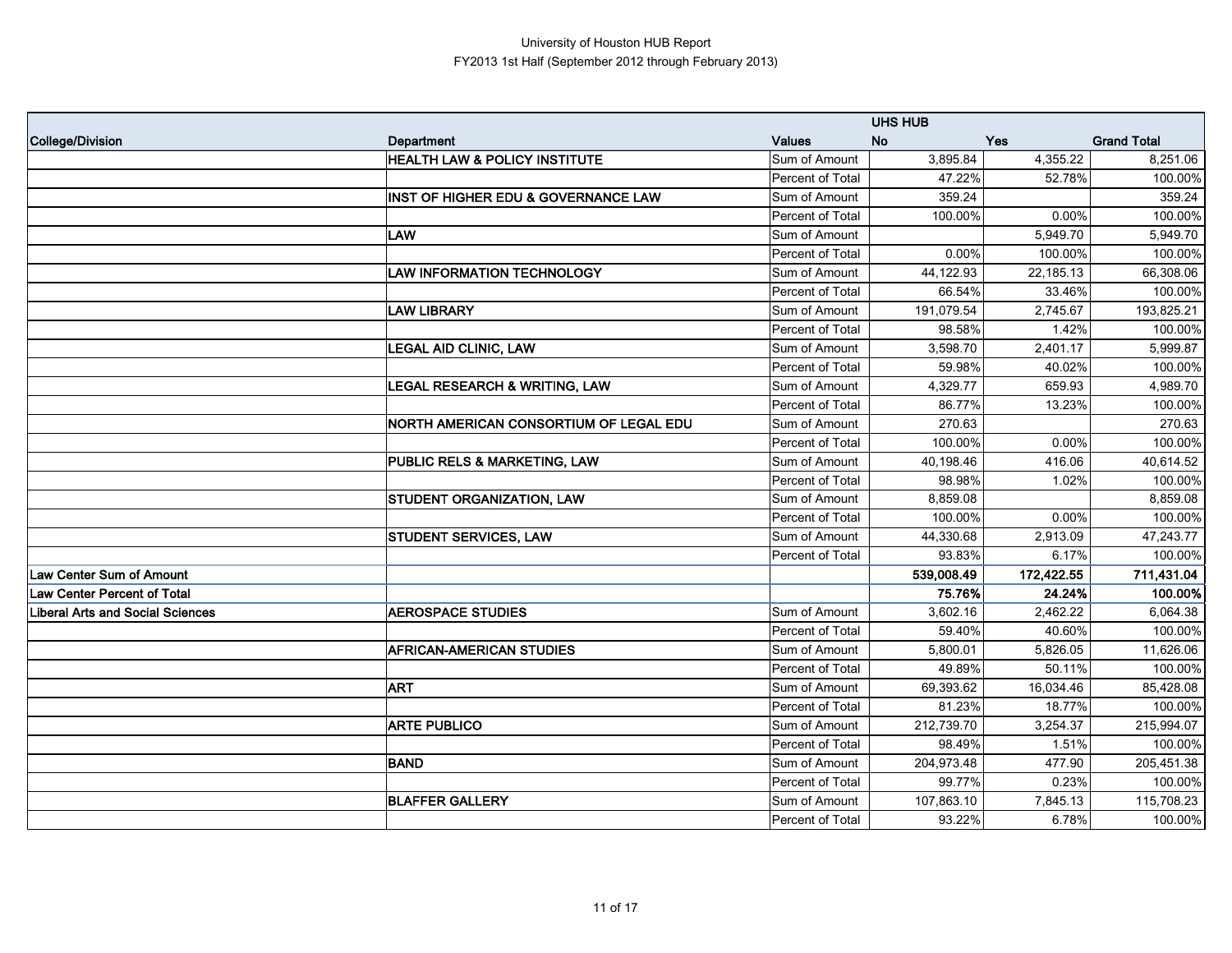|                                         |                                       |                         | <b>UHS HUB</b>          |           |                    |
|-----------------------------------------|---------------------------------------|-------------------------|-------------------------|-----------|--------------------|
| College/Division                        | Department                            | <b>Values</b>           | <b>No</b><br><b>Yes</b> |           | <b>Grand Total</b> |
| <b>Liberal Arts and Social Sciences</b> | <b>CENTER FOR PUBLIC HISTORY</b>      | Sum of Amount           | 10,850.54               | 4,027.81  | 14,878.35          |
|                                         |                                       | Percent of Total        | 72.93%                  | 27.07%    | 100.00%            |
|                                         | CENTER FOR PUBLIC POLICY              | Sum of Amount           | 78,368.92               | 1,362.69  | 79,731.61          |
|                                         |                                       | Percent of Total        | 98.29%                  | 1.71%     | 100.00%            |
|                                         | <b>COMMUNICATION</b>                  | Sum of Amount           | 196,687.21              | 69,468.86 | 266,156.07         |
|                                         |                                       | Percent of Total        | 73.90%                  | 26.10%    | 100.00%            |
|                                         | <b>COMMUNICATIONS DISORDERS</b>       | Sum of Amount           | 46,783.67               | 3,496.34  | 50,280.01          |
|                                         |                                       | Percent of Total        | 93.05%                  | 6.95%     | 100.00%            |
|                                         | <b>COMPARATIVE CULTURAL STUDIES</b>   | Sum of Amount           | 14,931.61               | 448.37    | 15,379.98          |
|                                         |                                       | Percent of Total        | 97.08%                  | 2.92%     | 100.00%            |
|                                         | <b>CWMCA CENTER FOR THE ARTS</b>      | Sum of Amount           | 42,226.83               | 6,325.39  | 48,552.22          |
|                                         |                                       | <b>Percent of Total</b> | 86.97%                  | 13.03%    | 100.00%            |
|                                         | DEAN, LIBERAL ARTS & SOC SCI          | Sum of Amount           | 70,458.20               | 24,645.02 | 95,103.22          |
|                                         |                                       | Percent of Total        | 74.09%                  | 25.91%    | 100.00%            |
|                                         | <b>ECONOMICS</b>                      | Sum of Amount           | 17,342.03               | 9,174.44  | 26,516.47          |
|                                         |                                       | Percent of Total        | 65.40%                  | 34.60%    | 100.00%            |
|                                         | <b>ENGLISH</b>                        | Sum of Amount           | 64,112.03               | 34,175.58 | 98,287.61          |
|                                         |                                       | Percent of Total        | 65.23%                  | 34.77%    | 100.00%            |
|                                         | <b>HEALTH AND HUMAN PERFORMANCE</b>   | Sum of Amount           | 125,160.39              | 22,667.88 | 147,828.27         |
|                                         |                                       | Percent of Total        | 84.67%                  | 15.33%    | 100.00%            |
|                                         | <b>HISPANIC STUDIES</b>               | Sum of Amount           | 39,696.16               | 52,118.85 | 91,815.01          |
|                                         |                                       | Percent of Total        | 43.23%                  | 56.77%    | 100.00%            |
|                                         | <b>HISTORY</b>                        | Sum of Amount           | 19,438.16               | 2,657.19  | 22,095.35          |
|                                         |                                       | Percent of Total        | 87.97%                  | 12.03%    | 100.00%            |
|                                         | <b>MEXICAN-AMERICAN STUDIES</b>       | Sum of Amount           | 30,484.22               | 6,718.68  | 37,202.90          |
|                                         |                                       | Percent of Total        | 81.94%                  | 18.06%    | 100.00%            |
|                                         | <b>MILITARY SCIENCE</b>               | Sum of Amount           | 8,117.46                |           | 8,117.46           |
|                                         |                                       | Percent of Total        | 100.00%                 | $0.00\%$  | 100.00%            |
|                                         | <b>MODERN AND CLASSICAL LANGUAGES</b> | Sum of Amount           | 13,192.41               | 3,465.63  | 16,658.04          |
|                                         |                                       | Percent of Total        | 79.20%                  | 20.80%    | 100.00%            |
|                                         | <b>MUSIC</b>                          | Sum of Amount           | 134,268.08              | 25,726.32 | 159,994.40         |
|                                         |                                       | Percent of Total        | 83.92%                  | 16.08%    | 100.00%            |
|                                         | <b>PHILOSOPHY</b>                     | Sum of Amount           | 1,755.65                | 435.85    | 2,191.50           |
|                                         |                                       | Percent of Total        | 80.11%                  | 19.89%    | 100.00%            |
|                                         | <b>POLITICAL SCIENCE</b>              | Sum of Amount           | 15,199.32               | 10,763.38 | 25,962.70          |
|                                         |                                       | Percent of Total        | 58.54%                  | 41.46%    | 100.00%            |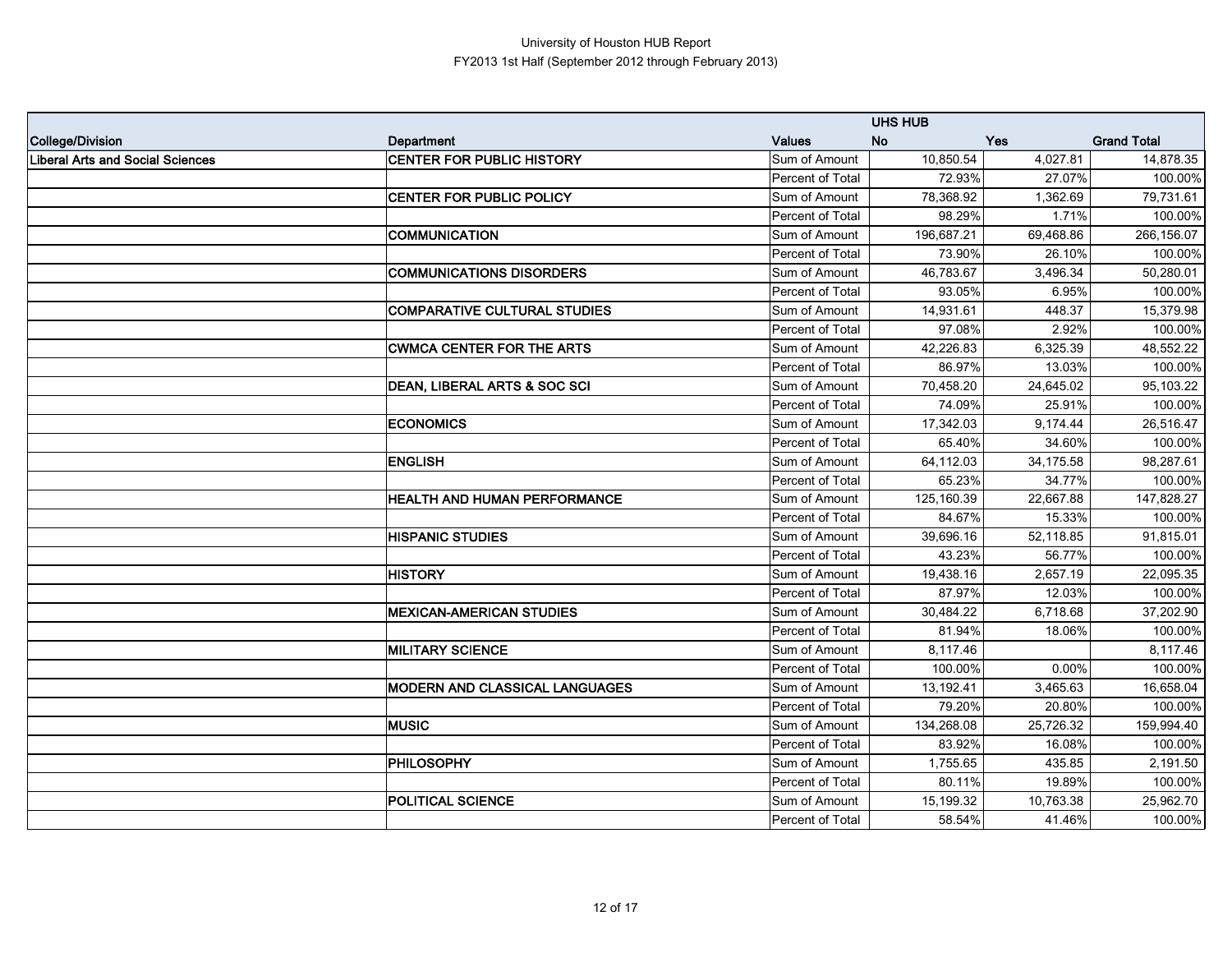|                                                          |                                                       | <b>UHS HUB</b>   |              |            |                    |
|----------------------------------------------------------|-------------------------------------------------------|------------------|--------------|------------|--------------------|
| College/Division                                         | <b>Department</b>                                     | <b>Values</b>    | <b>No</b>    | Yes        | <b>Grand Total</b> |
| Liberal Arts and Social Sciences                         | <b>PSYCHOLOGY</b>                                     | Sum of Amount    | 177,766.92   | 20,030.22  | 197,797.14         |
|                                                          |                                                       | Percent of Total | 89.87%       | 10.13%     | 100.00%            |
|                                                          | <b>PUBLIC ADMINISTRATION PROGRAM</b>                  | Sum of Amount    | 491.78       | 807.19     | 1,298.97           |
|                                                          |                                                       | Percent of Total | 37.86%       | 62.14%     | 100.00%            |
|                                                          | SOCIOLOGY                                             | Sum of Amount    | 6,687.90     | 15,056.01  | 21,743.91          |
|                                                          |                                                       | Percent of Total | 30.76%       | 69.24%     | 100.00%            |
|                                                          | <b>THEATER</b>                                        | Sum of Amount    | 146,487.31   | 13,062.46  | 159,549.77         |
|                                                          |                                                       | Percent of Total | 91.81%       | 8.19%      | 100.00%            |
|                                                          | <b>WOMEN'S STUDIES PROGRAM</b>                        | Sum of Amount    | 25,573.83    | 900.72     | 26,474.55          |
|                                                          |                                                       | Percent of Total | 96.60%       | 3.40%      | 100.00%            |
| Liberal Arts and Social Sciences Sum of Amount           |                                                       |                  | 1,890,452.70 | 363,435.01 | 2,253,887.71       |
| <b>Liberal Arts and Social Sciences Percent of Total</b> |                                                       |                  | 83.88%       | 16.12%     | 100.00%            |
| Library                                                  | <b>UNIVERSITY LIBRARIES</b>                           | Sum of Amount    | 5,991,827.63 | 472,437.64 | 6,464,265.27       |
|                                                          |                                                       | Percent of Total | 92.69%       | 7.31%      | 100.00%            |
| <b>Library Sum of Amount</b>                             |                                                       |                  | 5,991,827.63 | 472,437.64 | 6,464,265.27       |
| <b>Library Percent of Total</b>                          |                                                       |                  | 92.69%       | 7.31%      | 100.00%            |
| Natural Science and Mathematics                          | <b>BIOLOGY &amp; BIOCHEMISTRY</b>                     | Sum of Amount    | 1,473,335.29 | 53,365.54  | 1,526,700.83       |
|                                                          |                                                       | Percent of Total | 96.50%       | 3.50%      | 100.00%            |
|                                                          | <b>CHEMISTRY</b>                                      | Sum of Amount    | 563,233.02   | 76,386.09  | 639,619.11         |
|                                                          |                                                       | Percent of Total | 88.06%       | 11.94%     | 100.00%            |
|                                                          | <b>COMPUTER SCIENCE</b>                               | Sum of Amount    | 115,800.86   | 10,747.51  | 126,548.37         |
|                                                          |                                                       | Percent of Total | 91.51%       | 8.49%      | 100.00%            |
|                                                          | <b>CTR FOR NUCLEAR RECEPTORS &amp; CELL SIGNALING</b> | Sum of Amount    | 724,176.44   | 22,982.24  | 747,158.68         |
|                                                          |                                                       | Percent of Total | 96.92%       | 3.08%      | 100.00%            |
|                                                          | <b>DEAN, NATURAL SCIENCE &amp; MATHE</b>              | Sum of Amount    | 234,030.24   | 34,023.88  | 268,054.12         |
|                                                          |                                                       | Percent of Total | 87.31%       | 12.69%     | 100.00%            |
|                                                          | <b>EARTH AND ATMOSPHERIC SCIENCES</b>                 | Sum of Amount    | 660,707.85   | 134,222.77 | 794,930.62         |
|                                                          |                                                       | Percent of Total | 83.12%       | 16.88%     | 100.00%            |
|                                                          | INST FOR MULTIDIM AIR QUALITY STUDIES (IMAQS)         | Sum of Amount    | 31,863.96    | 1,490.30   | 33,354.26          |
|                                                          |                                                       | Percent of Total | 95.53%       | 4.47%      | 100.00%            |
|                                                          | <b>MATHEMATICS</b>                                    | Sum of Amount    | 246,014.32   | 40,568.07  | 286,582.39         |
|                                                          |                                                       | Percent of Total | 85.84%       | 14.16%     | 100.00%            |
|                                                          | <b>PHYSICS</b>                                        | Sum of Amount    | 305,374.99   | 33,308.87  | 338,683.86         |
|                                                          |                                                       | Percent of Total | 90.17%       | 9.83%      | 100.00%            |
| Natural Science and Mathematics Sum of Amount            |                                                       |                  | 4,354,536.97 | 407,095.27 | 4,761,632.24       |
| Natural Science and Mathematics Percent of Total         |                                                       |                  | 91.45%       | 8.55%      | 100.00%            |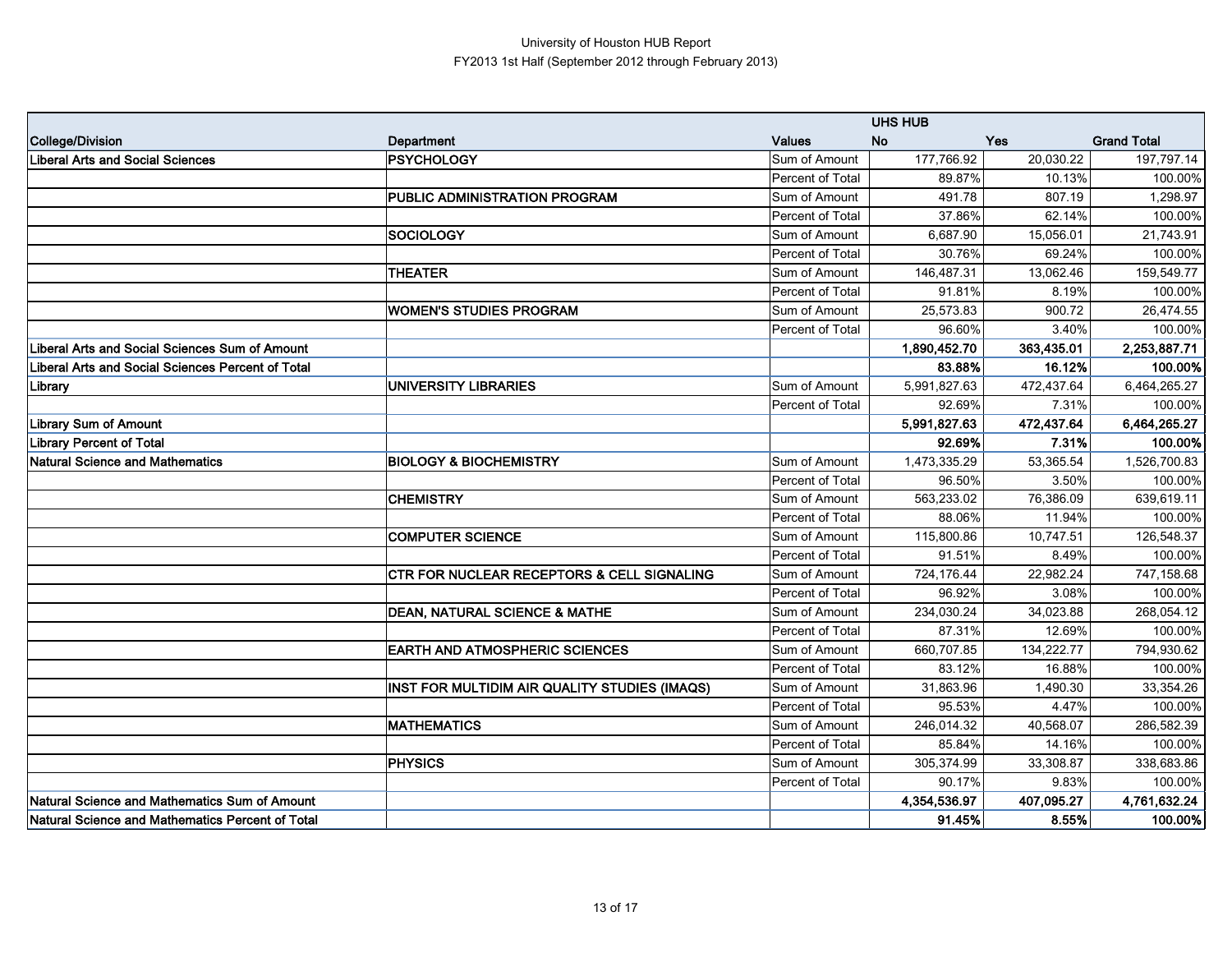|                                   |                                           |                  | <b>UHS HUB</b> |            |                    |
|-----------------------------------|-------------------------------------------|------------------|----------------|------------|--------------------|
| College/Division                  | Department                                | <b>Values</b>    | <b>No</b>      | <b>Yes</b> | <b>Grand Total</b> |
| Optometry                         | <b>DEAN, OPTOMETRY</b>                    | Sum of Amount    | 214,232.08     | 101,821.18 | 316,053.26         |
|                                   |                                           | Percent of Total | 67.78%         | 32.22%     | 100.00%            |
|                                   | <b>OPT VISION SCIENCES</b>                | Sum of Amount    | 399,883.76     | 17,343.35  | 417,227.11         |
|                                   |                                           | Percent of Total | 95.84%         | 4.16%      | 100.00%            |
|                                   | <b>OPTOMETRY CLINIC</b>                   | Sum of Amount    | 614,048.21     | 211,363.39 | 825,411.60         |
|                                   |                                           | Percent of Total | 74.39%         | 25.61%     | 100.00%            |
| <b>Optometry Sum of Amount</b>    |                                           |                  | 1,228,164.05   | 330,527.92 | 1,558,691.97       |
| <b>Optometry Percent of Total</b> |                                           |                  | 78.79%         | 21.21%     | 100.00%            |
| Pharmacy                          | <b>CLINICAL PHARMACY &amp; ADMINISTRA</b> | Sum of Amount    | 163,130.31     | 13,850.54  | 176,980.85         |
|                                   |                                           | Percent of Total | 92.17%         | 7.83%      | 100.00%            |
|                                   | <b>DEAN, PHARMACY</b>                     | Sum of Amount    | 190,065.05     | 44,248.49  | 234,313.54         |
|                                   |                                           | Percent of Total | 81.12%         | 18.88%     | 100.00%            |
|                                   | PHARMACOLOGICAL & PHARMACEUTIC            | Sum of Amount    | 254,366.00     | 9,711.78   | 264,077.78         |
|                                   |                                           | Percent of Total | 96.32%         | 3.68%      | 100.00%            |
| <b>Pharmacy Sum of Amount</b>     |                                           |                  | 607,561.36     | 67,810.81  | 675,372.17         |
| <b>Pharmacy Percent of Total</b>  |                                           |                  | 89.96%         | 10.04%     | 100.00%            |
| <b>Research</b>                   | <b>ANIMAL CARE OPERATIONS</b>             | Sum of Amount    | 134,944.48     | 2,841.31   | 137,785.79         |
|                                   |                                           | Percent of Total | 97.94%         | 2.06%      | 100.00%            |
|                                   | <b>CENTER FOR ADVANCED MATERIALS</b>      | Sum of Amount    | 45,785.43      | 508.43     | 46,293.86          |
|                                   |                                           | Percent of Total | 98.90%         | 1.10%      | 100.00%            |
|                                   | <b>CTR FOR BIOMED/ENVIRON GENOMIC</b>     | Sum of Amount    | 5,783.78       | 969.81     | 6,753.59           |
|                                   |                                           | Percent of Total | 85.64%         | 14.36%     | 100.00%            |
|                                   | <b>CTR NEURO AND BIOMECH RESEARCH</b>     | Sum of Amount    | 24, 134. 72    | 1,312.39   | 25,447.11          |
|                                   |                                           | Percent of Total | 94.84%         | 5.16%      | 100.00%            |
|                                   | <b>GRANTS AND CONTRACTS</b>               | Sum of Amount    | 614.66         | 334.33     | 948.99             |
|                                   |                                           | Percent of Total | 64.77%         | 35.23%     | 100.00%            |
|                                   | <b>HOUSTON COASTAL CENTER</b>             | Sum of Amount    | 3,268.92       |            | 3,268.92           |
|                                   |                                           | Percent of Total | 100.00%        | 0.00%      | 100.00%            |
|                                   | <b>INSTITUTE FOR MOLECULAR DESIGN</b>     | Sum of Amount    | 31,316.48      |            | 31,316.48          |
|                                   |                                           | Percent of Total | 100.00%        | $0.00\%$   | 100.00%            |
|                                   | <b>INSTITUTE FOR NANOENERGY</b>           | Sum of Amount    | 3,371.30       | 106.31     | 3,477.61           |
|                                   |                                           | Percent of Total | 96.94%         | 3.06%      | 100.00%            |
|                                   | OFFICE OF TECHNOLOGY MANAGEMENT           | Sum of Amount    | 3,196.84       | 268.40     | 3,465.24           |
|                                   |                                           | Percent of Total | 92.25%         | 7.75%      | 100.00%            |
|                                   | <b>RESEARCH DIVISION OFFICE</b>           | Sum of Amount    | 138,786.22     | 21,288.41  | 160,074.63         |
|                                   |                                           | Percent of Total | 86.70%         | 13.30%     | 100.00%            |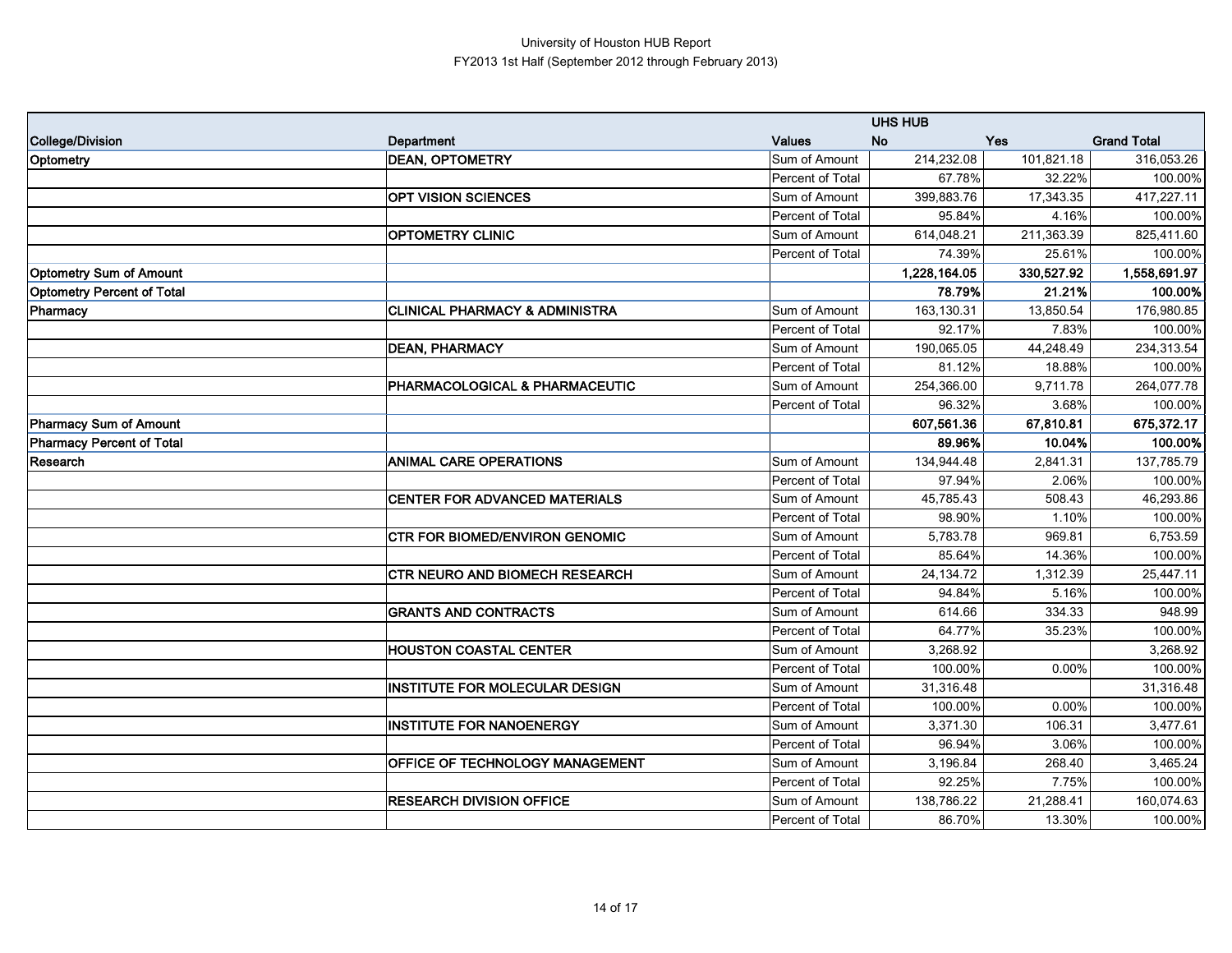|                                  |                                                | <b>UHS HUB</b>   |              |            |                    |
|----------------------------------|------------------------------------------------|------------------|--------------|------------|--------------------|
| College/Division                 | Department                                     | <b>Values</b>    | <b>No</b>    | Yes        | <b>Grand Total</b> |
|                                  | <b>RESEARCH FINANCIAL SERVICES</b>             | Sum of Amount    | 81,731.24    |            | 81,731.24          |
|                                  |                                                | Percent of Total | 100.00%      | 0.00%      | 100.00%            |
|                                  | <b>RESEARCH INFORMATION CENTER</b>             | Sum of Amount    | 213,893.30   | 2,684.70   | 216,578.00         |
|                                  |                                                | Percent of Total | 98.76%       | 1.24%      | 100.00%            |
|                                  | <b>RESEARCH POLICIES/COMPLIANCE/COMMITTEES</b> | Sum of Amount    | 2,126.26     | 571.60     | 2,697.86           |
|                                  |                                                | Percent of Total | 78.81%       | 21.19%     | 100.00%            |
|                                  | <b>TIMES</b>                                   | Sum of Amount    | 240,932.36   | 27,719.55  | 268,651.91         |
|                                  |                                                | Percent of Total | 89.68%       | 10.32%     | 100.00%            |
|                                  | TX CTR SUPERCONDUCTIVITY AT UH                 | Sum of Amount    | 643,234.71   | 64,450.24  | 707,684.95         |
|                                  |                                                | Percent of Total | 90.89%       | 9.11%      | 100.00%            |
|                                  | TX LEARNING/COMPUTATIONAL CTR                  | Sum of Amount    | 244,739.80   | 21,580.71  | 266,320.51         |
|                                  |                                                | Percent of Total | 91.90%       | 8.10%      | 100.00%            |
|                                  | TX OBESITY RESEARCH CENTER                     | Sum of Amount    | 97,566.55    | 50,664.35  | 148,230.90         |
|                                  |                                                | Percent of Total | 65.82%       | 34.18%     | 100.00%            |
| <b>Research Sum of Amount</b>    |                                                |                  | 1,915,427.05 | 195,300.54 | 2,110,727.59       |
| <b>Research Percent of Total</b> |                                                |                  | 90.75%       | 9.25%      | 100.00%            |
| <b>Student Affairs</b>           | <b>CAMPUS RECREATION</b>                       | Sum of Amount    | 144,672.54   | 72,452.53  | 217,125.07         |
|                                  |                                                | Percent of Total | 66.63%       | 33.37%     | 100.00%            |
|                                  | CENTER FOR STUDENT INVOLVEMENT                 | Sum of Amount    | 195,587.09   | 4,607.40   | 200,194.49         |
|                                  |                                                | Percent of Total | 97.70%       | 2.30%      | 100.00%            |
|                                  | <b>CHILDREN'S LEARNING CENTER</b>              | Sum of Amount    | 46,561.47    | 8,621.56   | 55,183.03          |
|                                  |                                                | Percent of Total | 84.38%       | 15.62%     | 100.00%            |
|                                  | <b>COUNSELING AND PSYCH SVCS</b>               | Sum of Amount    | 16,489.00    | 3,785.47   | 20,274.47          |
|                                  |                                                | Percent of Total | 81.33%       | 18.67%     | 100.00%            |
|                                  | <b>CTR FOR LEADERSHIP &amp; FSL</b>            | Sum of Amount    | 4,079.31     | 658.29     | 4,737.60           |
|                                  |                                                | Percent of Total | 86.10%       | 13.90%     | 100.00%            |
|                                  | <b>DEAN OF STUDENTS</b>                        | Sum of Amount    | 52,199.23    | 7,086.41   | 59,285.64          |
|                                  |                                                | Percent of Total | 88.05%       | 11.95%     | 100.00%            |
|                                  | <b>FORENSICS PROGRAM</b>                       | Sum of Amount    | 387.70       |            | 387.70             |
|                                  |                                                | Percent of Total | 100.00%      | $0.00\%$   | 100.00%            |
|                                  | <b>RELIGION CENTER</b>                         | Sum of Amount    | 1,816.21     | 334.95     | 2,151.16           |
|                                  |                                                | Percent of Total | 84.43%       | 15.57%     | 100.00%            |
|                                  | <b>RESIDENTIAL LIFE &amp; HOUSING</b>          | Sum of Amount    | 549,890.45   | 17,145.86  | 567,036.31         |
|                                  |                                                | Percent of Total | 96.98%       | 3.02%      | 100.00%            |
|                                  | <b>STUDENT AFFAIRS</b>                         | Sum of Amount    | 80,123.38    | 4,846.18   | 84,969.56          |
|                                  |                                                | Percent of Total | 94.30%       | 5.70%      | 100.00%            |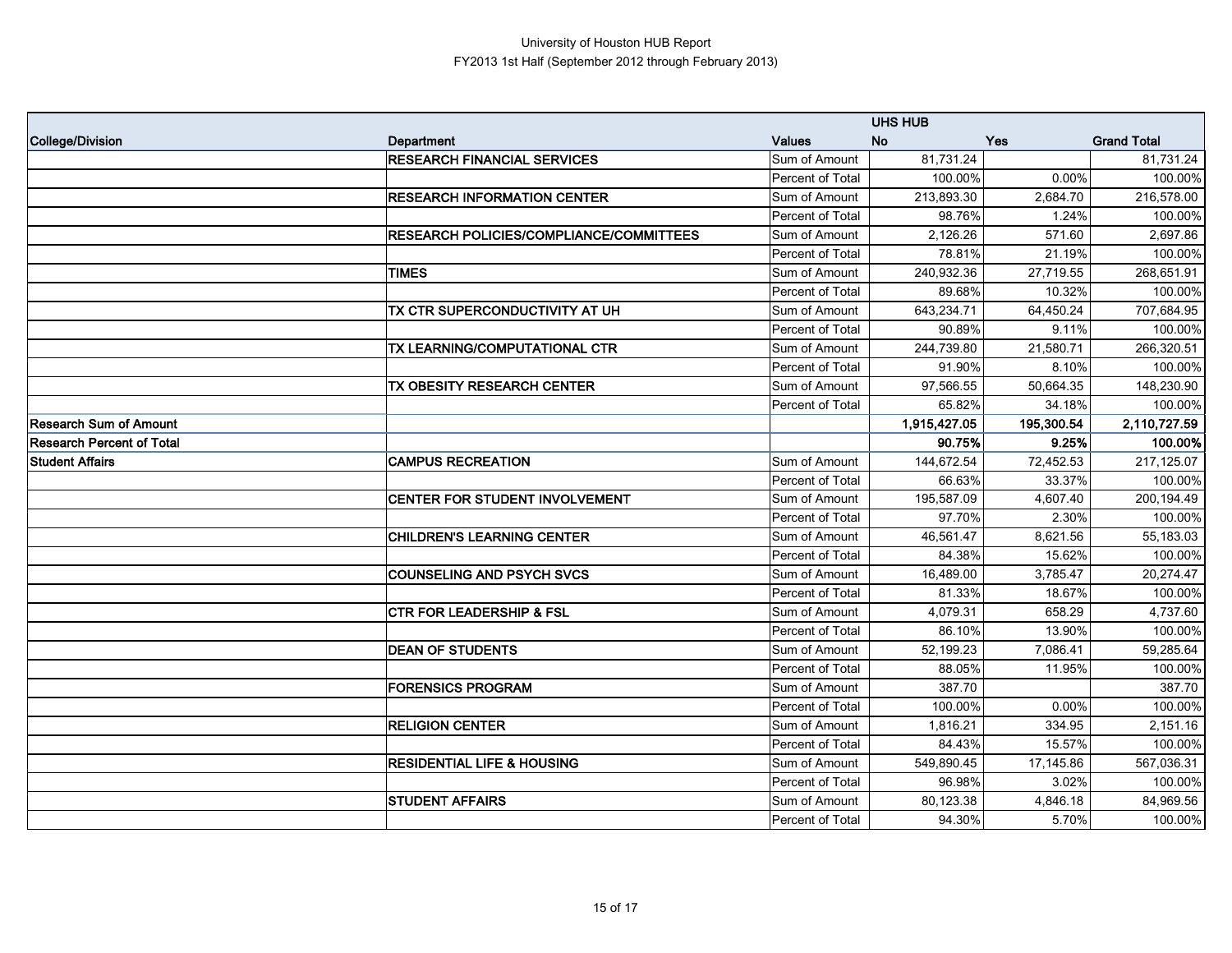|                                         |                                         |                  | <b>UHS HUB</b> |            |                    |
|-----------------------------------------|-----------------------------------------|------------------|----------------|------------|--------------------|
| College/Division                        | <b>Department</b>                       | <b>Values</b>    | <b>No</b>      | <b>Yes</b> | <b>Grand Total</b> |
|                                         | <b>STUDENT HEALTH CENTER</b>            | Sum of Amount    | 161,679.80     | 109,242.91 | 270,922.71         |
|                                         |                                         | Percent of Total | 59.68%         | 40.32%     | 100.00%            |
|                                         | <b>STUDENT PHARMACY</b>                 | Sum of Amount    | 392.42         | 3,432.00   | 3,824.42           |
|                                         |                                         | Percent of Total | 10.26%         | 89.74%     | 100.00%            |
|                                         | <b>STUDENT PUBLICATIONS</b>             | Sum of Amount    | 62,088.49      | 885.91     | 62,974.40          |
|                                         |                                         | Percent of Total | 98.59%         | 1.41%      | 100.00%            |
|                                         | UNIVERSITY CAREER SERVICES              | Sum of Amount    | 9,329.53       | 7,050.25   | 16,379.78          |
|                                         |                                         | Percent of Total | 56.96%         | 43.04%     | 100.00%            |
|                                         | <b>UNIVERSITY CENTER</b>                | Sum of Amount    | 97,618.62      | 22,017.00  | 119,635.62         |
|                                         |                                         | Percent of Total | 81.60%         | 18.40%     | 100.00%            |
|                                         | <b>URBAN EXPERIENCE VPSA</b>            | Sum of Amount    | 2,748.70       | 1,286.48   | 4,035.18           |
|                                         |                                         | Percent of Total | 68.12%         | 31.88%     | 100.00%            |
| <b>Student Affairs Sum of Amount</b>    |                                         |                  | 1,425,663.94   | 263,453.20 | 1,689,117.14       |
| <b>Student Affairs Percent of Total</b> |                                         |                  | 84.40%         | 15.60%     | 100.00%            |
| Technology                              | CENTER FOR APPLIED TECHNOLOGY           | Sum of Amount    | 1,672.77       | 60.13      | 1,732.90           |
|                                         |                                         | Percent of Total | 96.53%         | 3.47%      | 100.00%            |
|                                         | CENTER FOR LIFE SCIENCES TECH           | Sum of Amount    | 46.85          |            | 46.85              |
|                                         |                                         | Percent of Total | 100.00%        | 0.00%      | 100.00%            |
|                                         | CENTER FOR TECHNOLOGY LITERACY          | Sum of Amount    | 19,521.31      | 4,047.79   | 23,569.10          |
|                                         |                                         | Percent of Total | 82.83%         | 17.17%     | 100.00%            |
|                                         | <b>CONSTRUCTION MANAGEMENT</b>          | Sum of Amount    | 2,284.74       | 1,363.89   | 3,648.63           |
|                                         |                                         | Percent of Total | 62.62%         | 37.38%     | 100.00%            |
|                                         | <b>DEAN, TECHNOLOGY</b>                 | Sum of Amount    | 115,793.18     | 385,532.28 | 501,325.46         |
|                                         |                                         | Percent of Total | 23.10%         | 76.90%     | 100.00%            |
|                                         | <b>ENGINEERING TECHNOLOGY</b>           | Sum of Amount    | 59,931.90      | 11,347.95  | 71,279.85          |
|                                         |                                         | Percent of Total | 84.08%         | 15.92%     | 100.00%            |
|                                         | HUMAN DEVELOP AND CONSUMER SCI          | Sum of Amount    | 50,744.31      | 10,577.31  | 61,321.62          |
|                                         |                                         | Percent of Total | 82.75%         | 17.25%     | 100.00%            |
|                                         | <b>INFORMATION &amp; LOGISTICS TECH</b> | Sum of Amount    | 119,818.83     | 14,252.68  | 134,071.51         |
|                                         |                                         | Percent of Total | 89.37%         | 10.63%     | 100.00%            |
|                                         | TX MANUFACTURING ASSISTANCE CTR (TMAC)  | Sum of Amount    | 27,121.81      | 89.65      | 27,211.46          |
|                                         |                                         | Percent of Total | 99.67%         | 0.33%      | 100.00%            |
| <b>Technology Sum of Amount</b>         |                                         |                  | 396,935.70     | 427,271.68 | 824,207.38         |
| <b>Technology Percent of Total</b>      |                                         |                  | 48.16%         | 51.84%     | 100.00%            |
| <b>University Advancement</b>           | <b>ADVANCEMENT INFORMATION SVCS</b>     | Sum of Amount    | 5.35           |            | 5.35               |
|                                         |                                         | Percent of Total | 100.00%        | $0.00\%$   | 100.00%            |